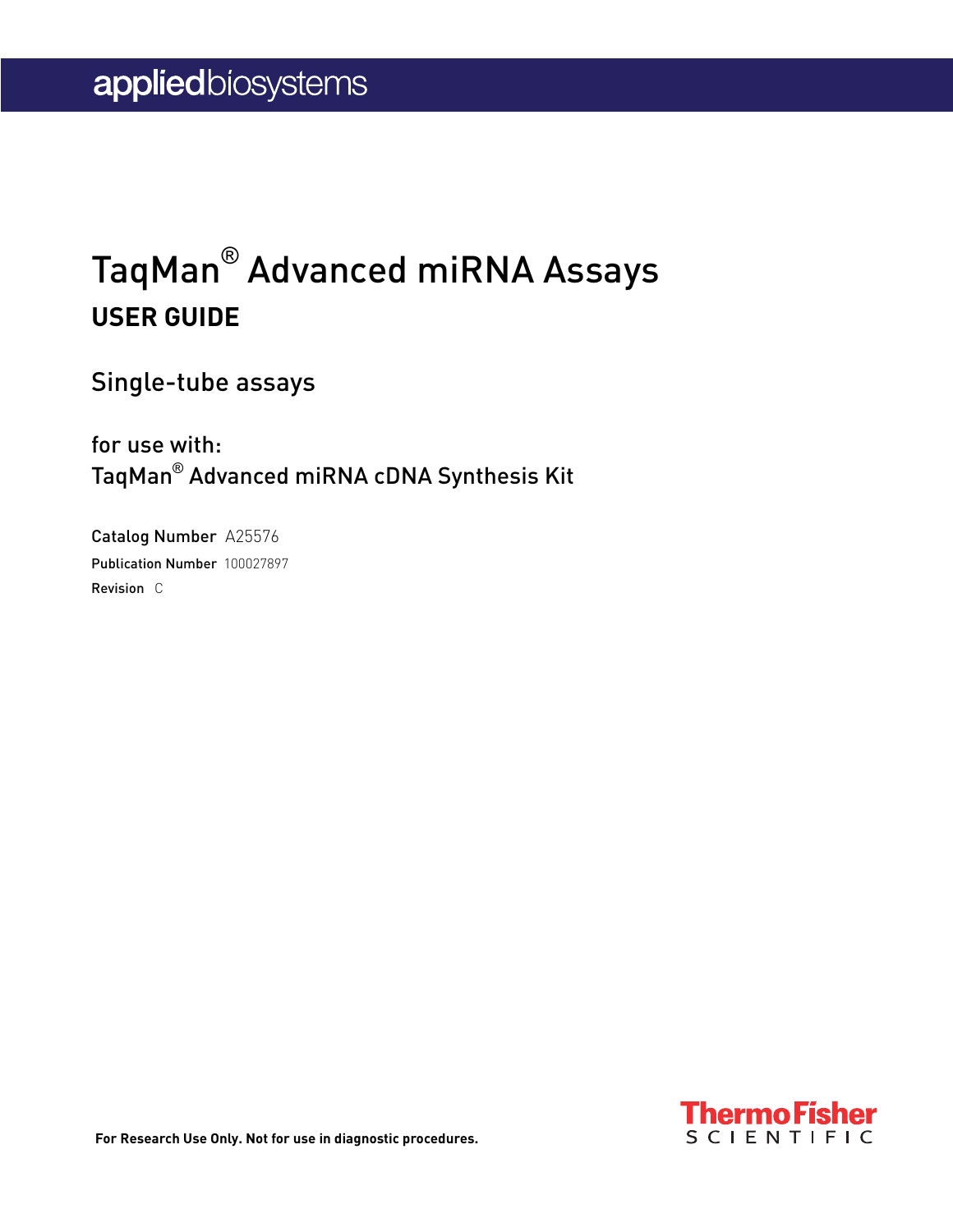#### Manufacturer's address: Life Technologies Corporation | 6055 Sunol Blvd | Pleasanton, CA 94566

The information in this guide is subject to change without notice.

DISCLAIMER: TO THE EXTENT ALLOWED BY LAW, LIFE TECHNOLOGIES AND/OR ITS AFFILIATE(S) WILL NOT BE LIABLE FOR SPECIAL, INCIDENTAL, INDIRECT, PUNITIVE, MULTIPLE, OR CONSEQUENTIAL DAMAGES IN CONNECTION WITH OR ARISING FROM THIS DOCUMENT, INCLUDING YOUR USE OF IT.

| <b>Revision</b> | <b>Date</b>       | <b>Description</b>                                                                                                                                                                                         |  |
|-----------------|-------------------|------------------------------------------------------------------------------------------------------------------------------------------------------------------------------------------------------------|--|
| C               | 09 September 2016 | Update Assay ID for hsa-miR-320a to 478594 mir<br>Update graphics for cDNA and gPCR workflows<br>Remove Assay ID 478289 mir from exogenous control list<br>Update general formatting to streamline content |  |
| B               | June 2015         | Correct typo<br>Update software name<br>Add information about compression pad                                                                                                                              |  |
| A               | April 2015        | New document.                                                                                                                                                                                              |  |

**Revision history.** Pub. No. 100027897

Important Licensing Information. These products may be covered by one or more Limited Use Label Licenses. By use of these products, you accept the terms and conditions of all applicable Limited Use Label Licenses.

Limited Use Label License No. 537: Minor Groove Binder (MGB) in Real-time PCR for Research Use. Notice to Purchaser: Patents covering oligonucleotide conjugates of Minor Groove Binder ("MGB") are owned by ELItech Group and licensed to Life Technologies Corporation ("LTC") for use in assays whereby the detection is mediated by a 5′ nuclease activity of a polymerase enzyme (the "5′ Nuclease Process"). The purchase of this product includes a license to use only this amount of product solely for the purchaser's own use and may not be used for any other commercial use, including without limitation human in vitro diagnostics, repackaging or resale in any form (including resale by purchasers who are licensed to make and sell kits for use in the 5′ Nuclease Process). No right under any other patent claim or for any other use is conveyed expressly, by implication, or by estoppel. Diagnostic use rights for MGB may be obtained under a separate license from ELItech. Corresponding products conveying commercial and diagnostic use rights for MGB may be obtained from LTC only under a separate agreement. For further information contact [outlicensing@lifetech.com](mailto: outlicensing@lifetech.com). Trademarks. All trademarks are the property of Thermo Fisher Scientific and its subsidiaries unless otherwise specified. TaqMan is a registered

trademark of Roche Molecular Systems, Inc., used under permission and license.

©2016 Thermo Fisher Scientific Inc. All rights reserved.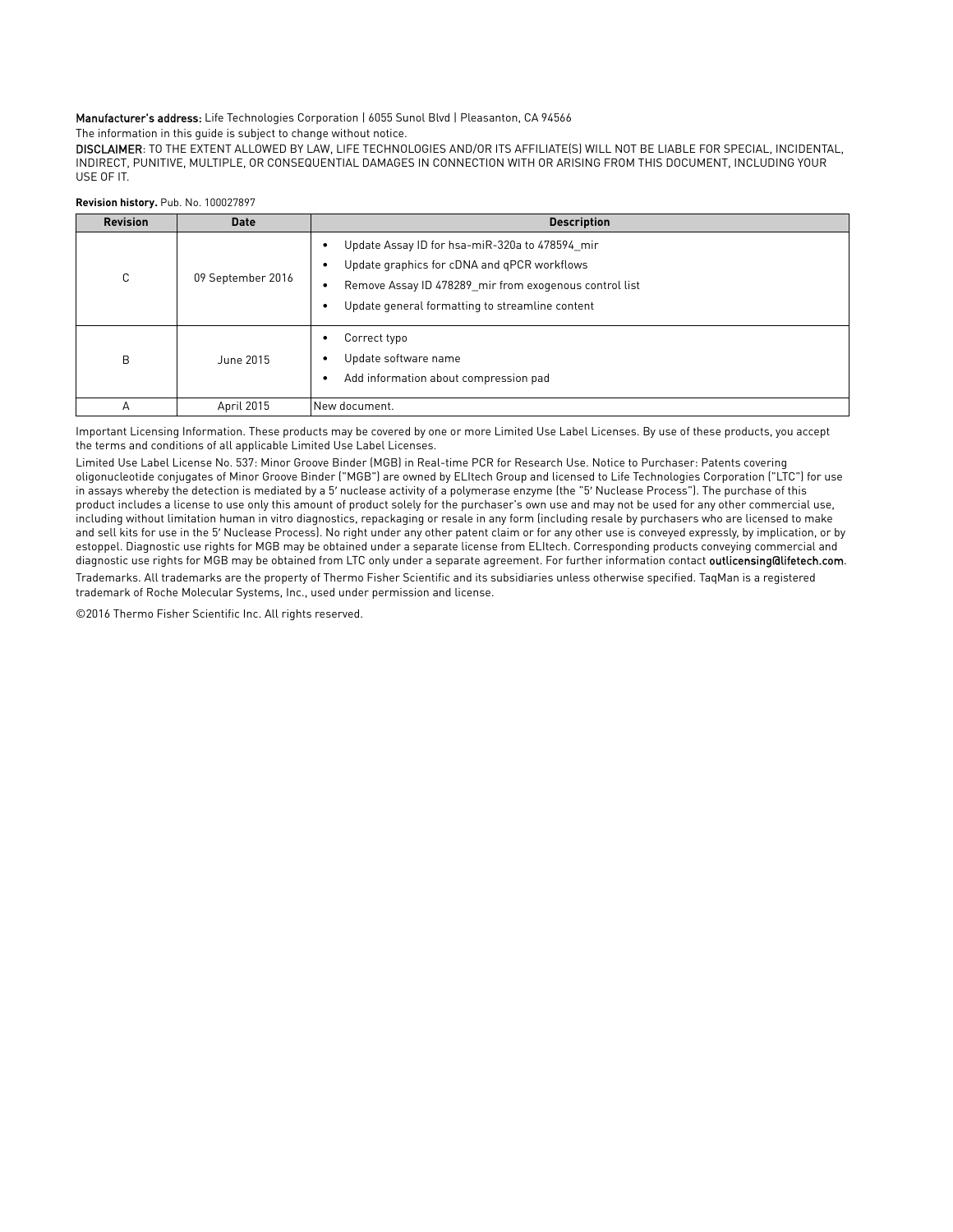## **Contents**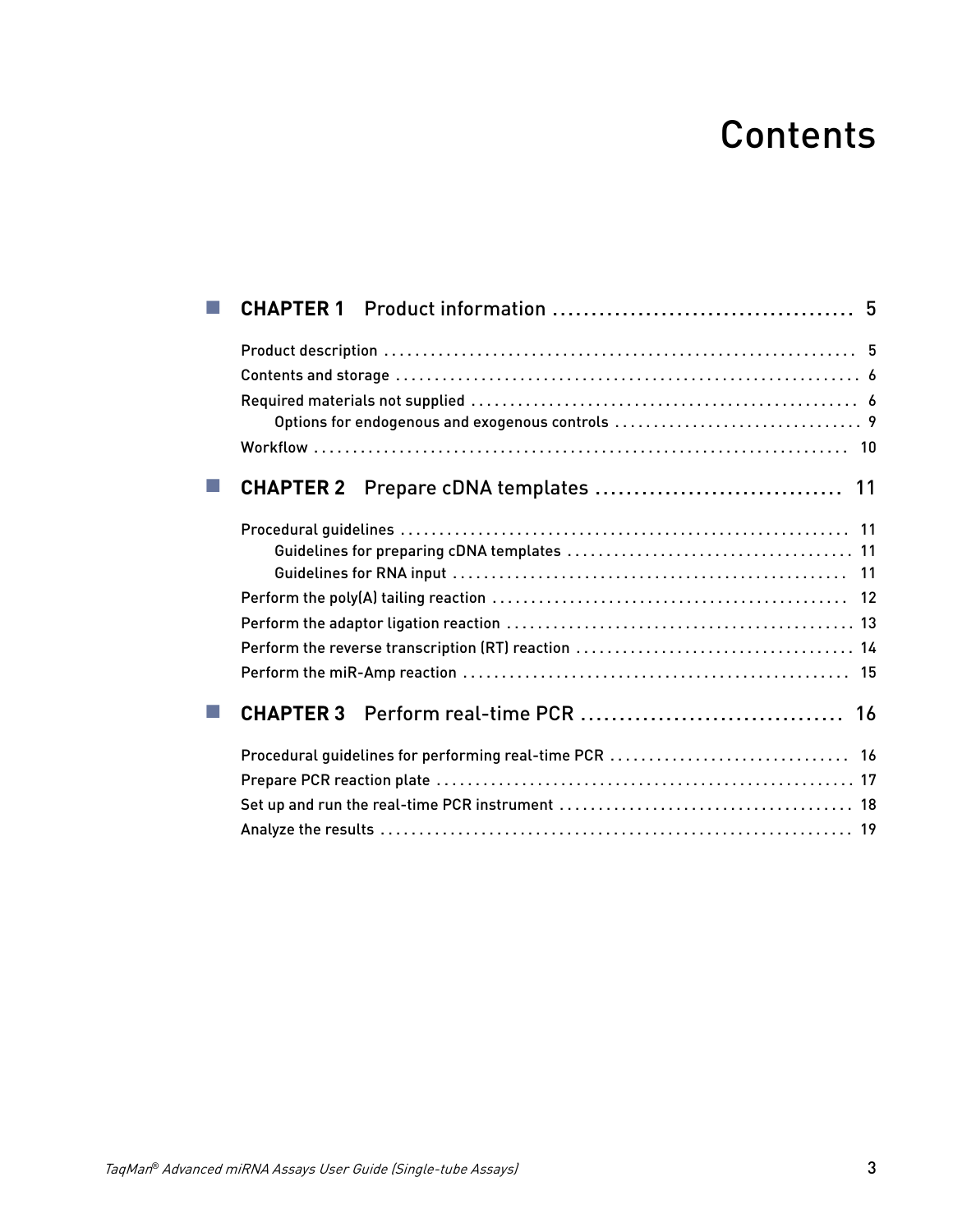|  | TaqMan <sup>®</sup> Advanced miRNA Assays chemistry overview  22 |  |
|--|------------------------------------------------------------------|--|
|  |                                                                  |  |
|  |                                                                  |  |
|  |                                                                  |  |
|  |                                                                  |  |
|  |                                                                  |  |
|  |                                                                  |  |
|  |                                                                  |  |
|  |                                                                  |  |
|  |                                                                  |  |
|  |                                                                  |  |
|  |                                                                  |  |
|  |                                                                  |  |
|  |                                                                  |  |
|  |                                                                  |  |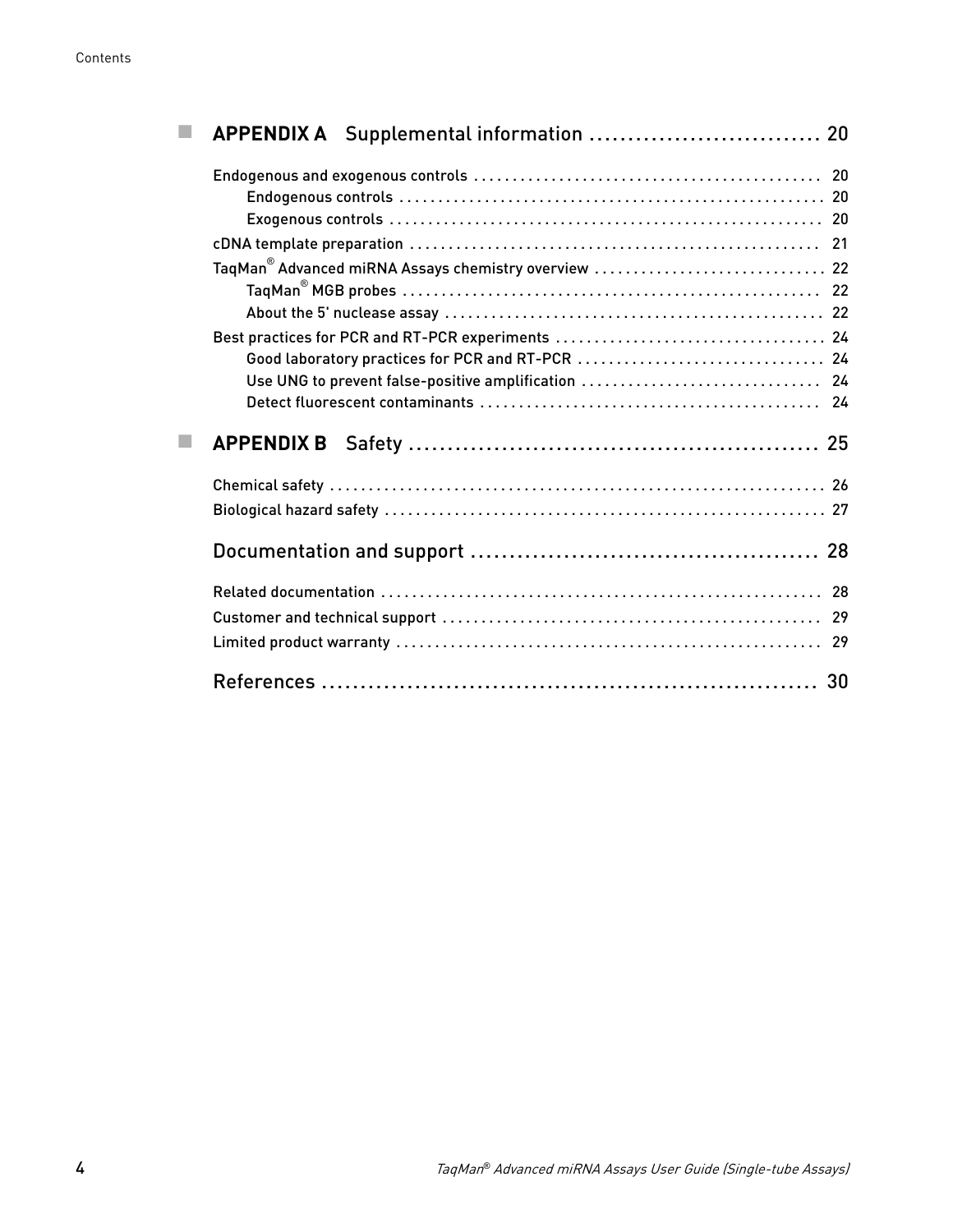<span id="page-4-0"></span>

## Product information

### **Product description**

TaqMan® Advanced miRNA Assays are pre-formulated primer and probe sets that are designed for analysis of microRNA (miRNA) expression levels using Applied Biosystems™ real-time PCR instruments. The assays can detect and quantify the mature form of the miRNA from 1–10 ng of total RNA from tissue, or 2 µL of total RNA from serum or plasma. For more information about PCR detection with TaqMan® Advanced miRNA Assays, see page "TaqMan® [Advanced miRNA Assays](#page-21-0) [chemistry overview" on page 22.](#page-21-0)

The TaqMan® Advanced miRNA cDNA Synthesis Kit (Cat. No. A28007; sold separately) is required for preparing the cDNA template that is used with the TaqMan® Advanced miRNA Assays. The kit enables the analysis of:

- Multiple miRNAs from a single amplified sample.
- Samples that are limited in quantity, including serum, plasma, or other biological  $fluids$ .

This document describes procedures to prepare cDNA templates from miRNA followed by PCR amplification of the cDNA template and subsequent data analysis. In the first stage of the workflow, mature miRNAs from total RNA are modified by 1) extending the 3' end of the mature transcript through  $poly(A)$  addition, then 2) lengthening the 5' end by adaptor ligation. The modfied miRNAs then undergo universal reverse transcription followed by amplficaton to increase uniformly the amount of cDNA for all miRNAs (miR-Amp reaction). For more information about cDNA synthesis of templates for TaqMan® Advanced miRNA Assays, see page ["cDNA template preparation" on page 21](#page-20-0).

TaqMan® Advanced miRNA Assays of interest are then used for quantficaton of miRNA expression levels by qPCR analysis. Predesigned TaqMan® Advanced miRNA Assays are available for most human miRNAs in miRBase (the miRNA sequence repository). For a current list of assays, go to **thermofisher.com/advancedmirna**.

Note: TaqMan® Advanced miRNA Assays are for analysis of mature miRNA only. For analysis of siRNA, or other small RNAs that are fewer than 200 bases in length go to **thermofisher.com/taqmanmirna**.

The procedures in this document are for use with TaqMan® Advanced miRNA Assays supplied in the single-tube format.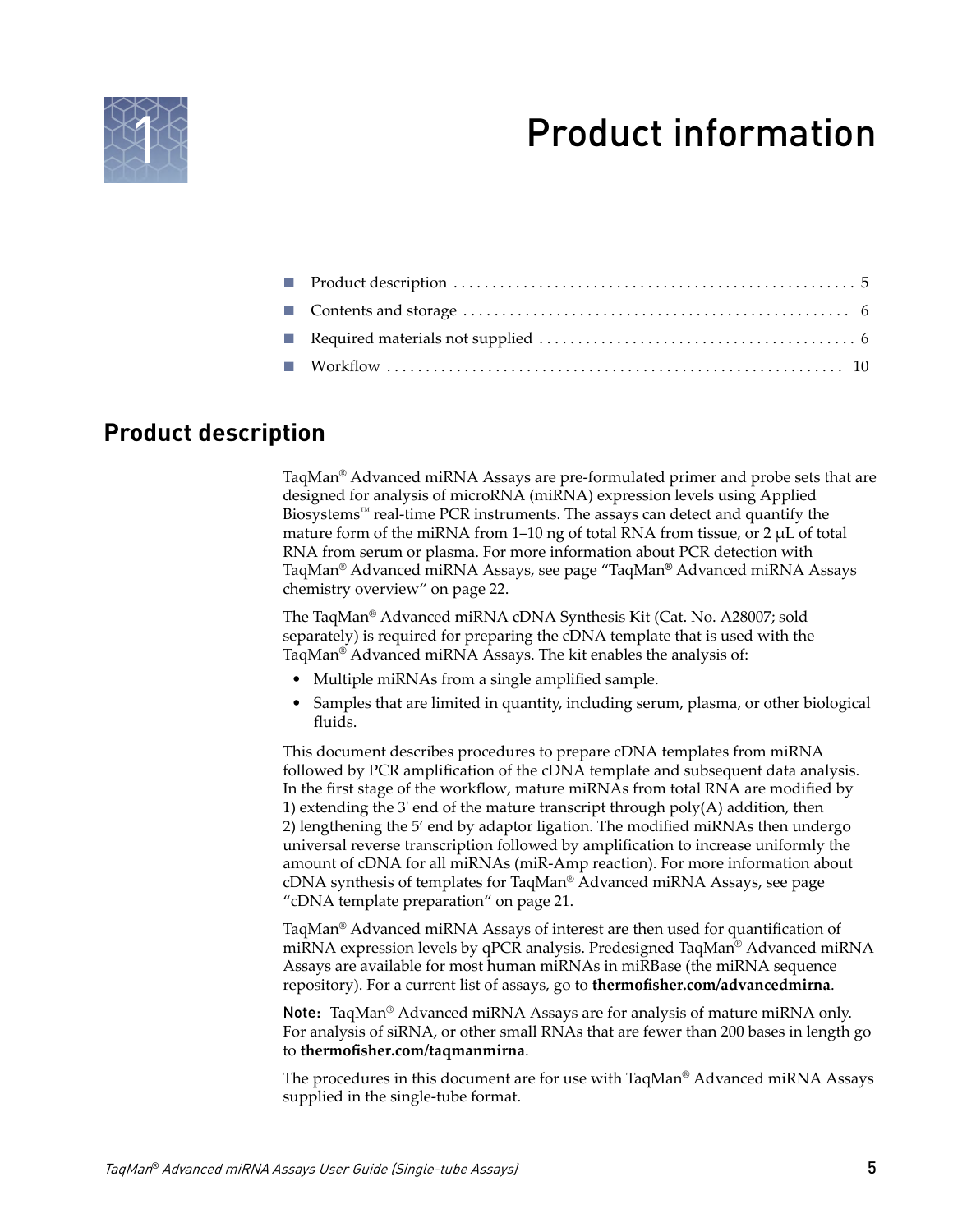<span id="page-5-0"></span>

## **Contents and storage**

Predesigned and inventoried TaqMan $^\circ$  Advanced miRNA Assays are manufactured and stocked in advance.

Table 1 TaqMan® Advanced miRNA Assays (single-tube format)

| <b>Item</b>                  | Cat. No. | Amount                 | <b>Storage</b>  |
|------------------------------|----------|------------------------|-----------------|
| TaqMan® Advanced miRNA Assay | A25576   | 1 tube<br>250 µL (20X) | $-20^{\circ}$ C |

## **Required materials not supplied**

Unless otherwise indicated, all materials are available through **thermofisher.com**. MLS: Fisher Scientific (fisherscientific.com) or other major laboratory supplier.

Table 2 TaqMan® Advanced miRNA cDNA Synthesis Kit (Cat. No. A28007): 50 rxns

| <b>Component</b>        | Part No.  | <b>Storage</b>  |
|-------------------------|-----------|-----------------|
| 10X Poly(A) Buffer      | 100032529 |                 |
| ATP, 10 mM              | 100032528 |                 |
| Poly(A) Enzyme, 5 U/µL  | 100029178 |                 |
| 5X DNA Ligase Buffer    | 100029179 |                 |
| RNA Ligase, 10 U/µL     | 100029180 |                 |
| 50% PEG 8000            | 100029181 |                 |
| 25X Ligation Adaptor    | 100029182 | $-20^{\circ}$ C |
| 10X RT Enzyme Mix       | 100029183 |                 |
| 5X RT Buffer            | 100029184 |                 |
| 20X Universal RT Primer | 100029185 |                 |
| dNTP Mix, 100 mM        | 100029186 |                 |
| 20X miR-Amp Primer Mix  | 100029187 |                 |
| 2X miR-Amp Master Mix   | 100029188 | 2°C to 4°C      |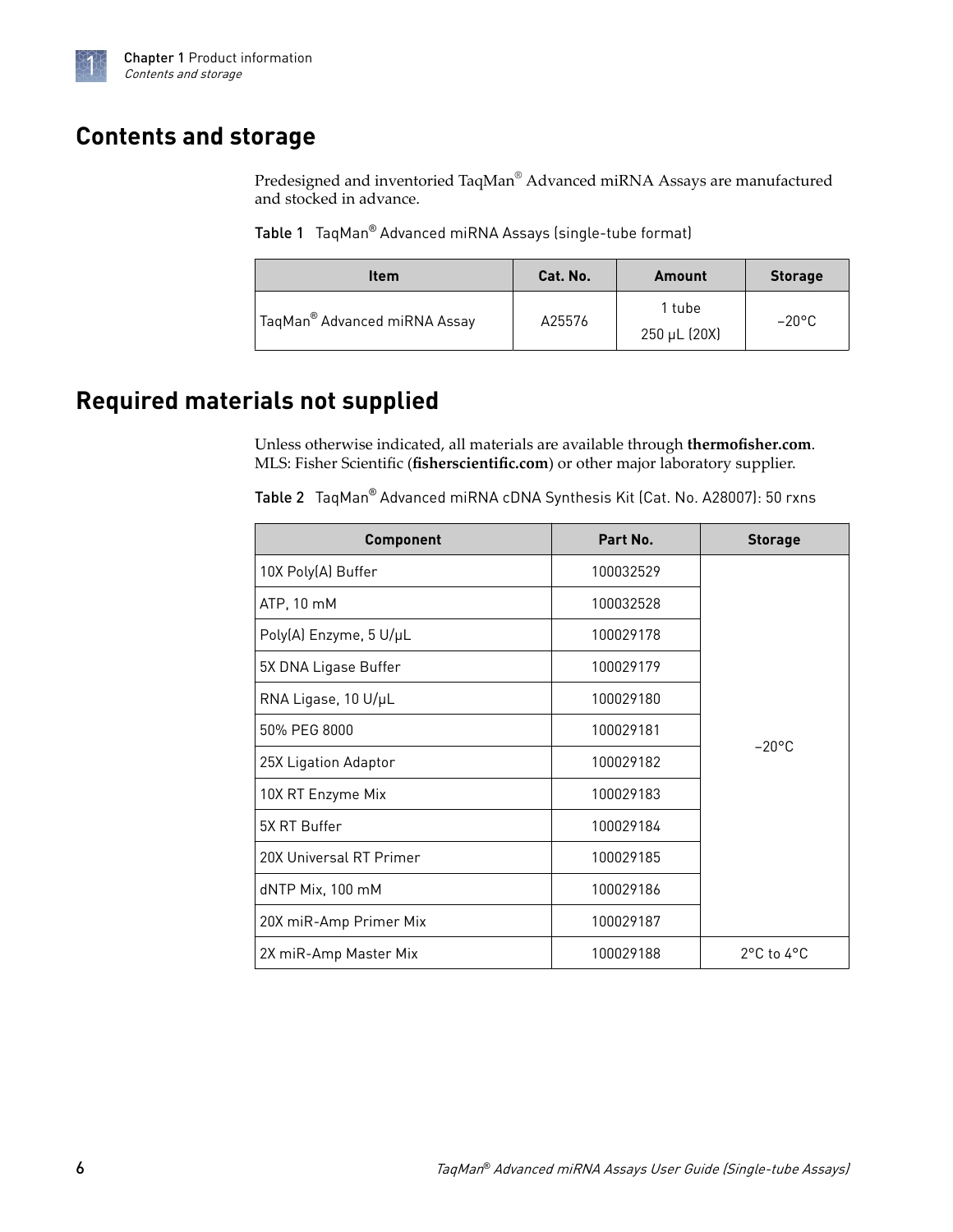| <b>Item</b>                                                                                                                         | <b>Source</b>                      |  |  |  |
|-------------------------------------------------------------------------------------------------------------------------------------|------------------------------------|--|--|--|
| Real-time PCR instrument, one of the following:                                                                                     |                                    |  |  |  |
| QuantStudio <sup>™</sup> 3 or 5 Real-Time PCR System                                                                                |                                    |  |  |  |
| QuantStudio <sup>™</sup> 6 / QuantStudio <sup>™</sup> 7 Flex Real-Time PCR System                                                   |                                    |  |  |  |
| QuantStudio <sup>™</sup> 12K Flex Real-Time PCR System                                                                              | Contact your local                 |  |  |  |
| StepOne <sup>™</sup> or StepOnePlus <sup>™</sup> Real-Time PCR System                                                               | sales office                       |  |  |  |
| ViiA <sup>™</sup> 7 Real-Time PCR System                                                                                            |                                    |  |  |  |
| 7500/7500 Fast Real-Time PCR System                                                                                                 |                                    |  |  |  |
| <b>Equipment</b>                                                                                                                    |                                    |  |  |  |
| Thermal cycler, one of the following (or equivalent):<br>GeneAmp <sup>™</sup> PCR System 9700<br>Veriti <sup>™</sup> Thermal Cycler | Contact your local<br>sales office |  |  |  |
| Centrifuge, with adapter for 96-well or 384-well plates                                                                             | <b>MLS</b>                         |  |  |  |
| Microcentrifuge                                                                                                                     | MLS                                |  |  |  |
| Vortex                                                                                                                              | <b>MLS</b>                         |  |  |  |
| (Optional) Eppendorf <sup>™</sup> MixMate <sup>™</sup> (shaker)                                                                     | Fisher-Scientific<br>21-379-00     |  |  |  |
| Pipettes                                                                                                                            | MLS                                |  |  |  |
| Tubes, plates, and other consumables                                                                                                |                                    |  |  |  |
| Plastics consumables                                                                                                                | thermofisher.com/<br>plastics      |  |  |  |
| Aerosol-resistant barrier pipette tips                                                                                              | <b>MLS</b>                         |  |  |  |
| Disposable gloves                                                                                                                   | <b>MLS</b>                         |  |  |  |
| <b>Reagents</b>                                                                                                                     |                                    |  |  |  |
| RNase-free water                                                                                                                    | <b>MLS</b>                         |  |  |  |
| Tris-EDTA (TE) Buffer, pH 8.0                                                                                                       | <b>MLS</b>                         |  |  |  |
| TaqMan® Fast Advanced Master Mix                                                                                                    | 4444557                            |  |  |  |

Table 3 Other materials and equipment required for the workflow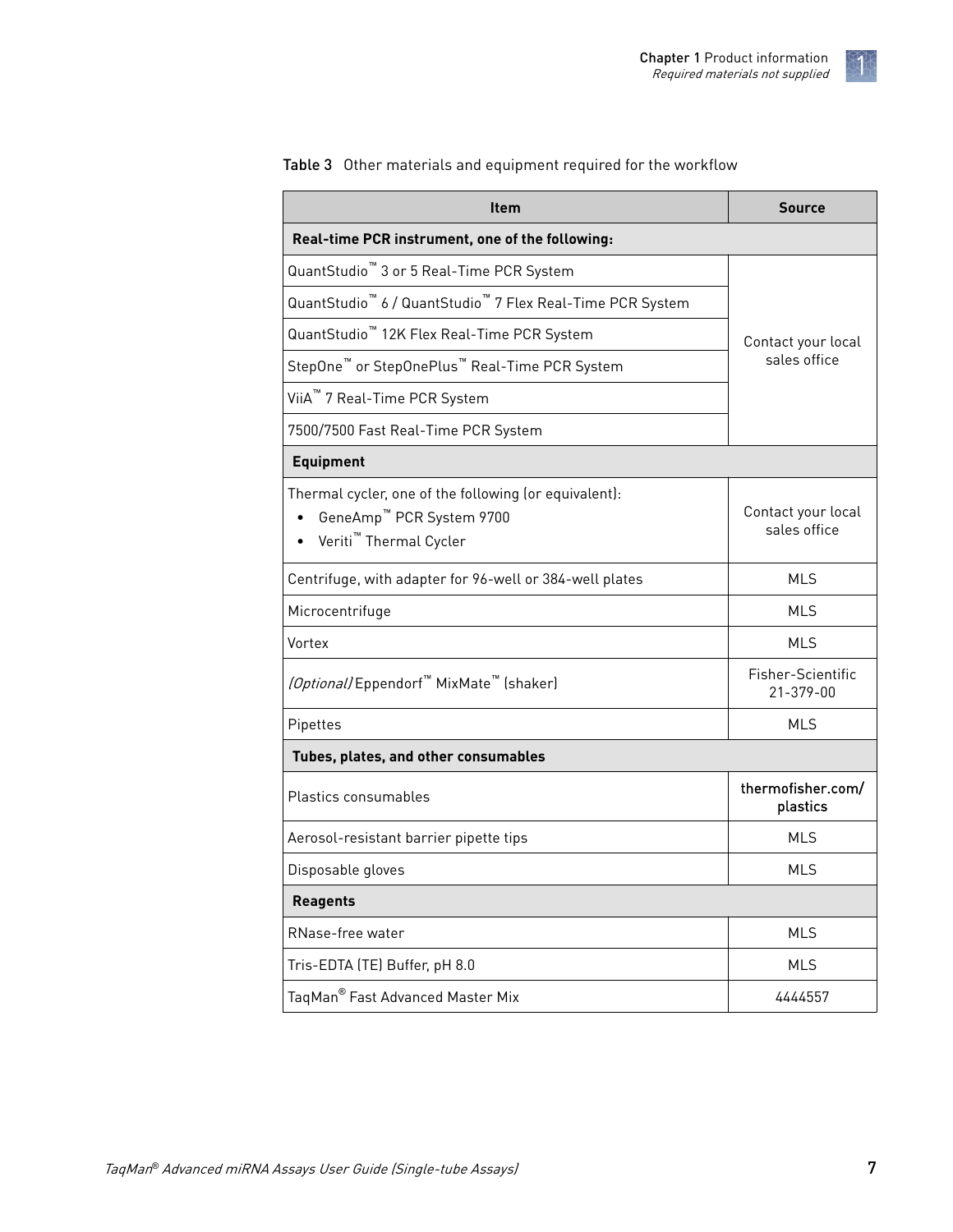### <span id="page-7-0"></span>Table 4 Recommended RNA isolation kits

| Sample type    | Kit                                                              | Cat. No. |
|----------------|------------------------------------------------------------------|----------|
| Tissue samples | <i>mir</i> Vana™ miRNA Isolation Kit, with phenol                | AM1560   |
|                | mirVana <sup>™</sup> miRNA Isolation Kit, without phenol         | AM1561   |
|                | MaqMAX <sup>™</sup> mirVana <sup>™</sup> Total RNA Isolation Kit | A27828   |
| Serum / Plasma | <b>Total Exosome RNA and Protein Isolation Kit</b>               | 4478545  |
| samples        | TaqMan <sup>®</sup> miRNA ABC Purification Kit - Human Panel A   | 4473087  |
|                | TaqMan <sup>®</sup> miRNA ABC Purification Kit - Human Panel B   | 4473088  |
|                | MagMAX <sup>™</sup> mirVana <sup>™</sup> Total RNA Isolation Kit | A27828   |
| Cell samples   | TaqMan <sup>®</sup> MicroRNA Cells-to-C <sub>T</sub> Kit         | 4391848  |
|                | Single Cell-to-C <sub>T</sub> qRT-PCR Kit                        | 4458236  |
|                | Cells-to- $C_T$ <sup>™</sup> 1-Step TaqMan <sup>®</sup> Kit      | A25603   |
| FFPE samples   | RecoverAll™ Total Nucleic Acid Isolation Kit                     |          |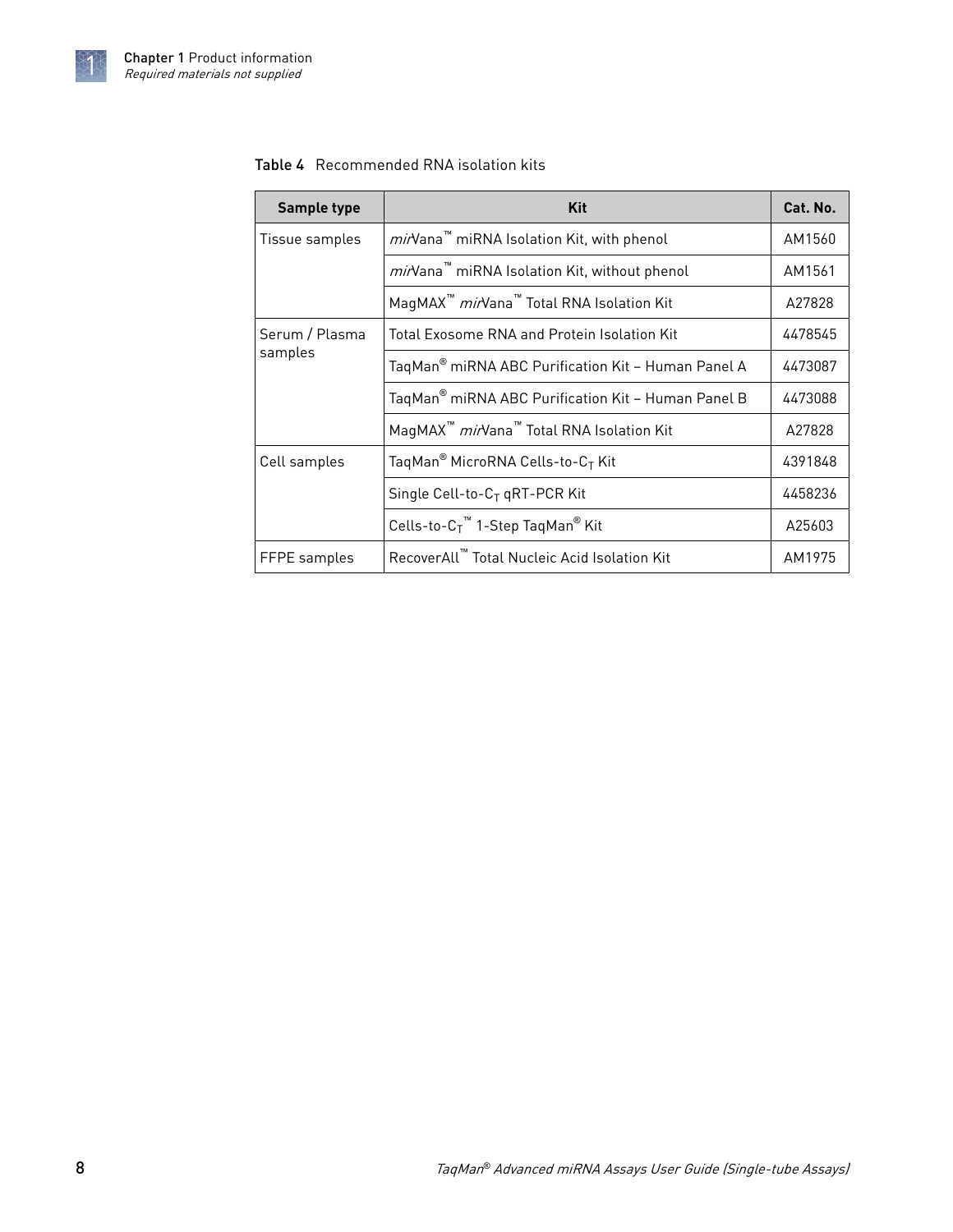### <span id="page-8-0"></span>Options for endogenous and exogenous controls

For information about using endogenous or exogenous controls with TaqMan<br>® Advanced miRNA Assays, see ["Endogenous and exogenous controls" on page 20.](#page-19-0)

| Table 5 Assay options for endogenous controls |  |  |  |
|-----------------------------------------------|--|--|--|
|                                               |  |  |  |

| Assay name <sup>[1]</sup> | <b>Assay ID</b> | <b>Target Sequence</b>        |
|---------------------------|-----------------|-------------------------------|
| $hsa$ -mi $R$ -361-5p     | 478056 mir      | 5'-UUAUCAGAAUCUCCAGGGGUAC-3'  |
| hsa-miR-186-5p            | 477940 mir      | 5'-CAAAGAAUUCUCCUUUUGGGCU-3'  |
| hsa-miR-26a-5p            | 477995 mir      | 5'-UUCAAGUAAUCCAGGAUAGGCU-3'  |
| hsa-miR-191-5p            | 477952 mir      | 5'-CAACGGAAUCCCAAAAGCAGCUG-3' |
| hsa-miR-451a              | 478107 mir      | 5'-AAACCGUUACCAUUACUGAGUU-3'  |
| hsa-miR-423-5p            | 478090 mir      | 5'-UGAGGGGCAGAGAGCGAGACUUU-3' |
| hsa-miR-320a              | 478594 mir      | 5'-AAAAGCUGGGUUGAGAGGGCGA-3'  |

 $^{[1]}$  TaqMan® Advanced miRNA Assays do not detect snRNAs or snoRNAs. Do not use snRNAs and snoRNAs as endogenous controls for these assays.

|  | Table 6 Assay options for exogenous controls (for human samples) |  |  |  |  |
|--|------------------------------------------------------------------|--|--|--|--|
|--|------------------------------------------------------------------|--|--|--|--|

| <b>Assay Name</b> | <b>Assay ID</b> | Target Sequence <sup>[1]</sup> |
|-------------------|-----------------|--------------------------------|
| ath-miR159a       | 478411_mir      | 5'-UUUGGAUUGAAGGGAGCUCUA-3'    |
| cel-miR-2-3p      | 478291_mir      | 5'-UAUCACAGCCAGCUUUGAUGUGC-3'  |
| cel-miR-238-3p    | 478292 mir      | 5'-UUUGUACUCCGAUGCCAUUCAGA-3'  |
| cel-miR-39-3p     | 478293 mir      | 5'-UCACCGGGUGUAAAUCAGCUUG-3'   |
| cel-miR-54-3p     | 478410 mir      | 5'-UACCCGUAAUCUUCAUAAUCCGAG-3' |
| cel-miR-55-3p     | 478295 mir      | 5'-UACCCGUAUAAGUUUCUGCUGAG-3'  |

[1] Oligonucleotides for exogenous controls must be 5'-phosphorylated.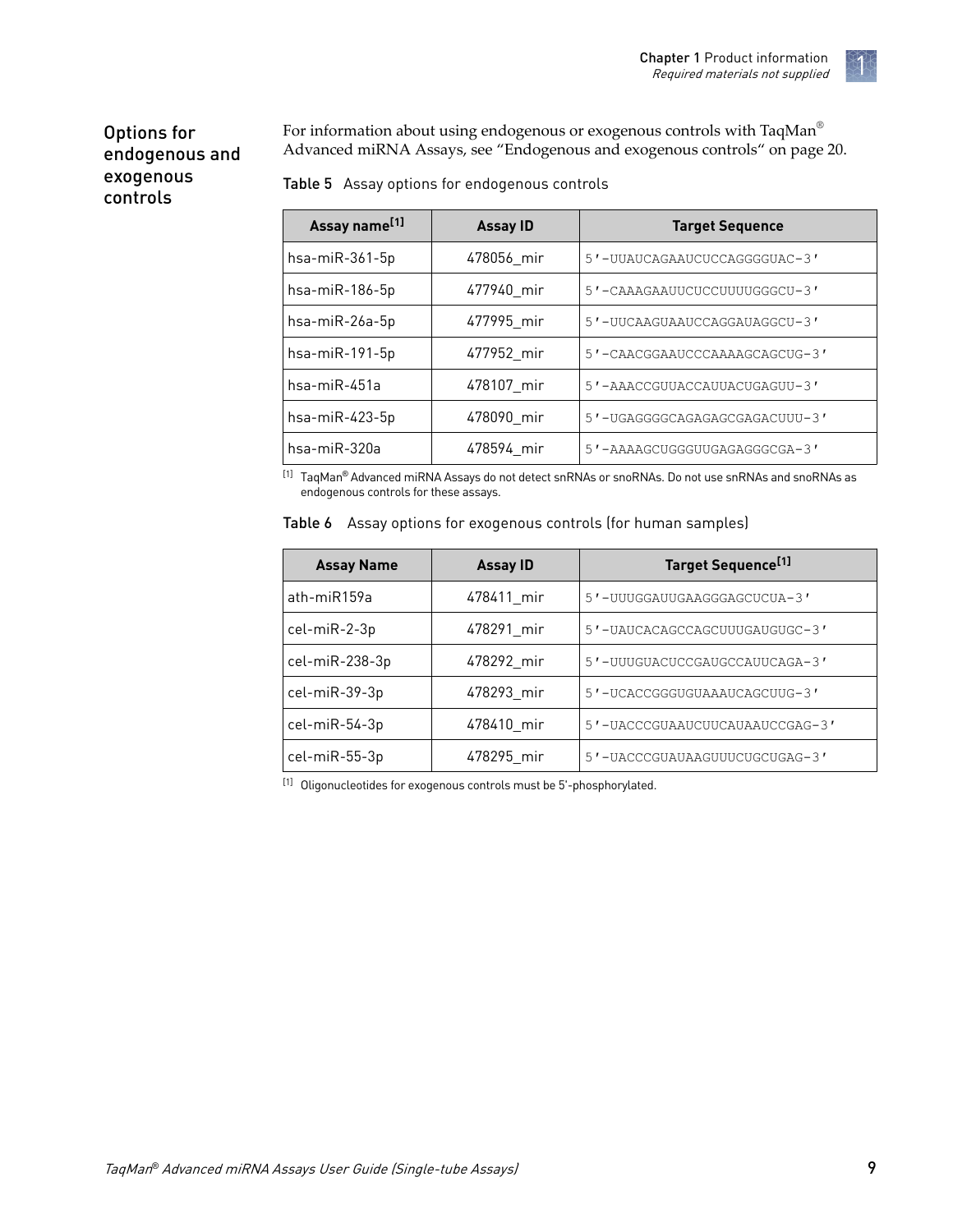<span id="page-9-0"></span>

## **Workflow**

#### **Prepare cDNA templates**

Input RNA sample

#### ▼

["Perform the poly\(A\) tailing reaction" on page 12](#page-11-0) (55 minutes)

#### ▼

["Perform the adaptor ligation reaction" on page 13](#page-12-0) (60 minutes)

### ▼

["Perform the reverse transcription \(RT\) reaction" on page 14](#page-13-0) (20 minutes)

#### ▼

["Perform the miR-Amp reaction" on page 15](#page-14-0) (30 minutes)

### ▼

#### **Perform real-time PCR**

["Prepare PCR reaction plate" on page 17](#page-16-0)

#### ▼

["Set up and run the real-time PCR instrument" on page 18](#page-17-0) (45 minutes)

#### ▼

["Analyze the results" on page 19](#page-18-0)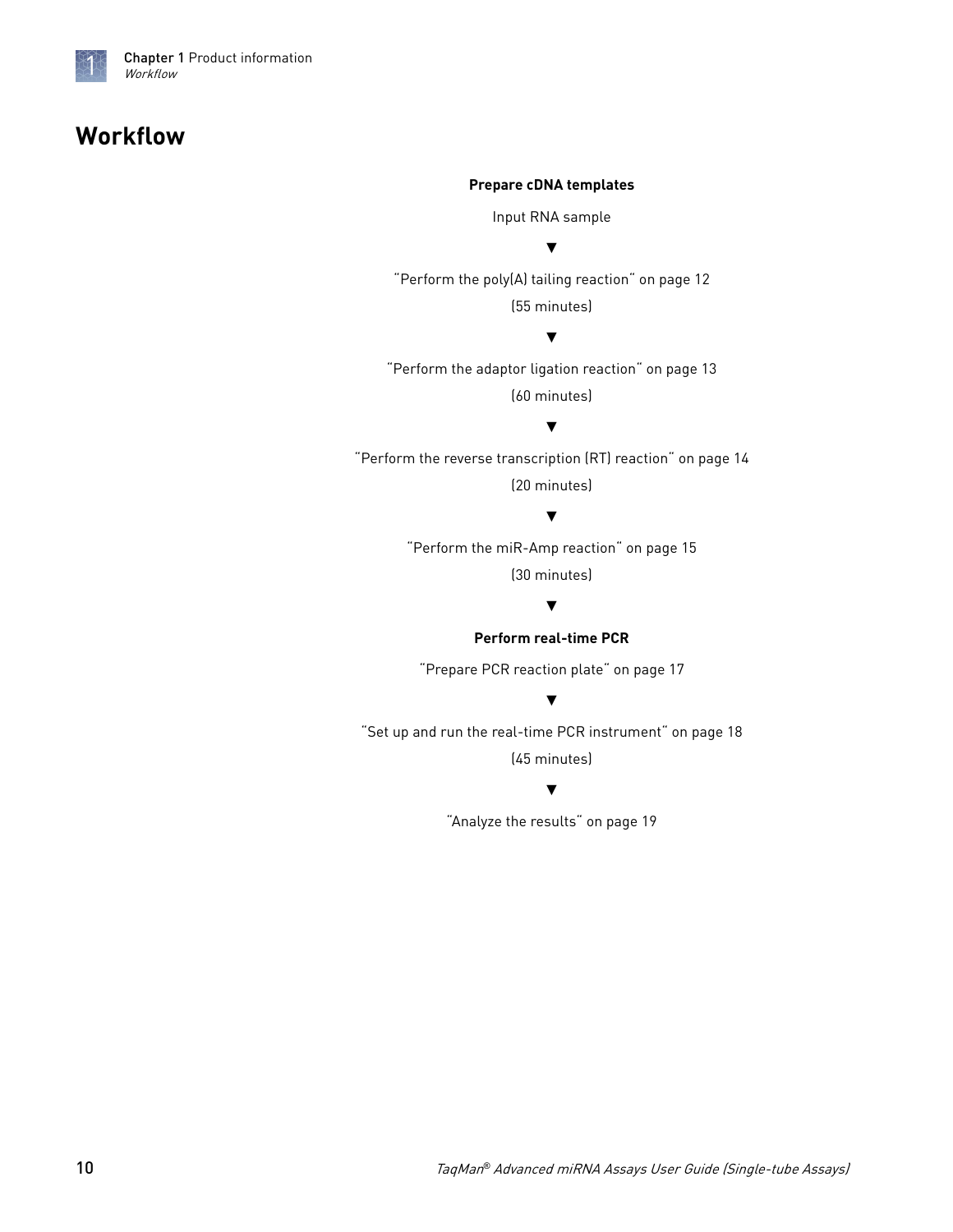## Prepare cDNA templates

<span id="page-10-0"></span>

## **Procedural guidelines**

| <b>Guidelines for</b><br>preparing cDNA   | • Follow best practices when working with RNA samples (see "Best practices for<br>PCR and RT-PCR experiments" on page 24).                                                                                 |
|-------------------------------------------|------------------------------------------------------------------------------------------------------------------------------------------------------------------------------------------------------------|
| templates                                 | • Keep the TaqMan® Advanced miRNA Assays in storage until ready for use.                                                                                                                                   |
|                                           | Calculate the number of required reactions. Scale reaction components based on<br>the single-reaction volumes, then include 10% overage.                                                                   |
|                                           | If using strip tubes, change to a new cap after each step or incubation.                                                                                                                                   |
|                                           | If using 0.2- or 0.5-mL PCR tubes, use a thermal cycler tray.                                                                                                                                              |
|                                           | If using plates, use a thermal cycler compression pad.                                                                                                                                                     |
| <b>Guidelines for</b><br><b>RNA</b> input | Prepare samples using a total RNA isolation method that preserves small RNAs.<br>See Table 4 on page 8 for recommended RNA isolation kits.<br>• For tissue samples: Use 1-10 ng of total RNA per reaction. |
|                                           | Note: Sample concentration before adding to reactions should be $\leq$ 5 ng/ $\mu$ L.                                                                                                                      |
|                                           | For blood, serum, or plasma samples: Use $2 \mu L$ of sample eluent (from the sample<br>isolation procedure) per reaction.                                                                                 |
|                                           | • For optimal reverse transcription, input RNA should be:<br>- Free of inhibitors of reverse transcription (RT) and PCR                                                                                    |
|                                           | Dissolved in PCR-compatible buffer<br>$\overline{\phantom{m}}$                                                                                                                                             |
|                                           | - Free of RNase activity                                                                                                                                                                                   |
|                                           | - Nondenatured total RNA (not applicable for double-stranded templates)                                                                                                                                    |
|                                           | <b>IMPORTANT!</b> Do not denature the total RNA.                                                                                                                                                           |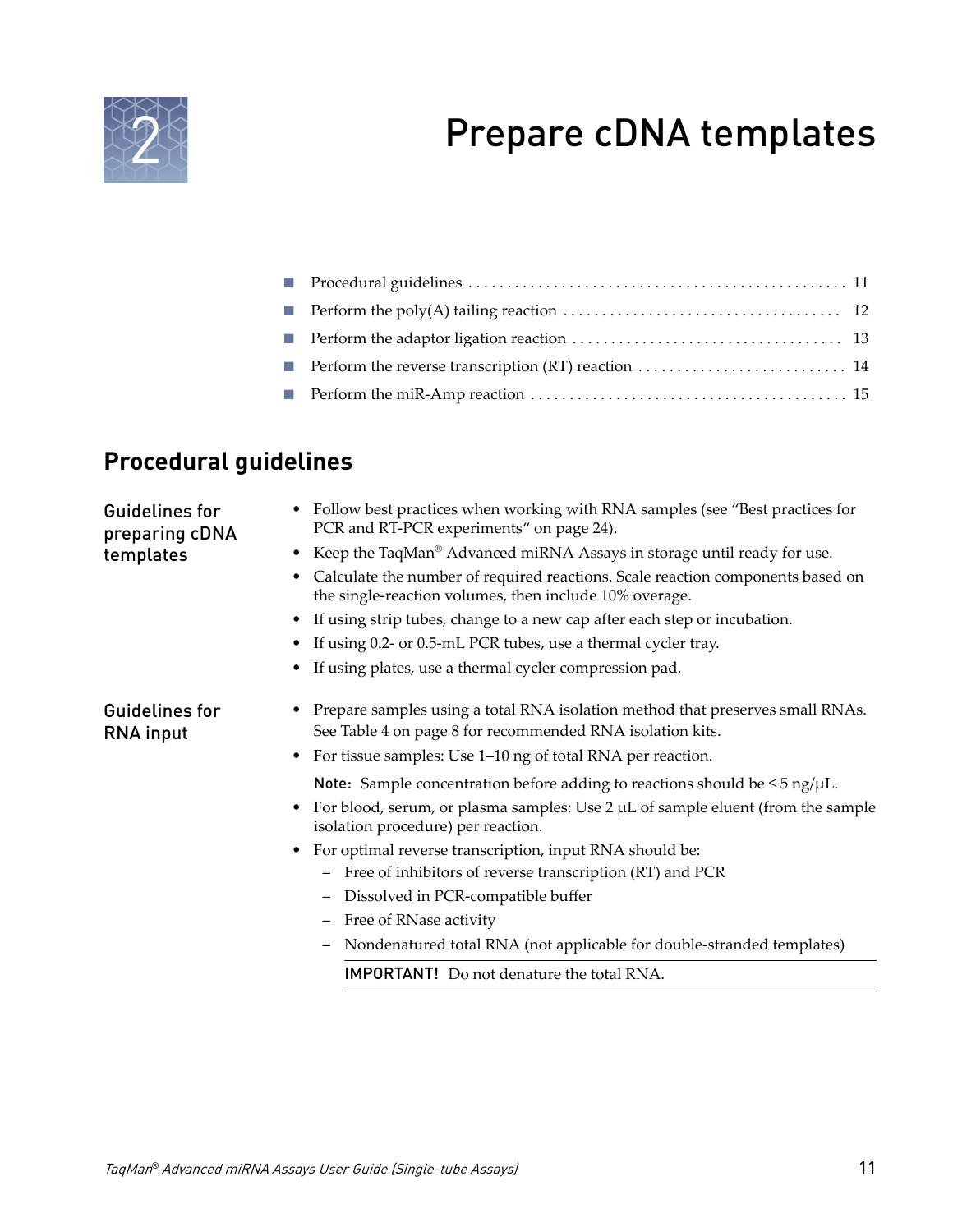## <span id="page-11-0"></span>**Perform the poly(A) tailing reaction**

1. Thaw samples and cDNA synthesis reagents on ice, gently vortex to thoroughly mix, then centrifuge briefly to spin down the contents and eliminate air bubbles.

Note: Keep the assays in storage until ready for use.

IMPORTANT! The 50% PEG 8000 reagent must be at room temperature for the adaptor ligation reaction (next section).

2. In a 1.5-mL microcentrifuge tube, prepare sufficient  $Poly(A)$  Reaction Mix for the required number of reactions according to the following table.

| <b>Component</b>                         | 1 Rxn       | 4 Rxns <sup>[1]</sup> | 10 Rxns <sup>[1]</sup> |
|------------------------------------------|-------------|-----------------------|------------------------|
| 10X Poly(A) Buffer                       | $0.5 \mu L$ | $2.2 \mu L$           | $5.5 \mu L$            |
| <b>ATP</b>                               | $0.5$ µL    | $2.2 \mu L$           | $5.5 \mu L$            |
| Poly(A) Enzyme                           | $0.3 \mu L$ | $1.3 \mu L$           | $3.3 \mu L$            |
| RNase-free water                         | $1.7 \mu L$ | $7.5 \mu L$           | $18.7 \mu L$           |
| <b>Total Poly(A) Reaction Mix volume</b> | $3.0 \mu L$ | $13.2 \mu L$          | $33 \mu L$             |

[1] Volumes include 10% overage.

- 3. Vortex the Poly(A) Reaction Mix to thoroughly mix the contents, then centrifuge briefly to spin down the contents and eliminate air bubbles.
- 4. Add 2  $\mu$ L of sample to each well of a reaction plate or each reaction tube, then transfer  $3 \mu L$  of  $Poly(A)$  Reaction Mix to each well or tube.

Note: (*Optional*) Before adding the sample to the reaction plate or tube, add RNase Inhibitor Protein to each sample to minimize the effects of RNase contamination. For detailed instructions, see the documentation provided by the RNase Inhibitor Protein manufacturer.

The total volume should be 5  $\mu$ L per well or tube.

- 5. Seal the reaction plate or tubes, then vortex briefly to thoroughly mix the contents.
- 6. Centrifuge the reaction plate or tubes briefly to spin down the contents and eliminate air bubbles.
- 7. Place the reaction plate or tubes into a thermal cycler, then incubate using the following settings and standard cycling:

| <b>Step</b>     | <b>Temperature</b> | <b>Time</b> |
|-----------------|--------------------|-------------|
| Polyadenylation | 37°C               | 45 minutes  |
| Stop reaction   | $65^{\circ}$ C     | 10 minutes  |
| Hold            | 4°C                | Hold        |

8. Proceed immediately to the adaptor ligation reaction (next section).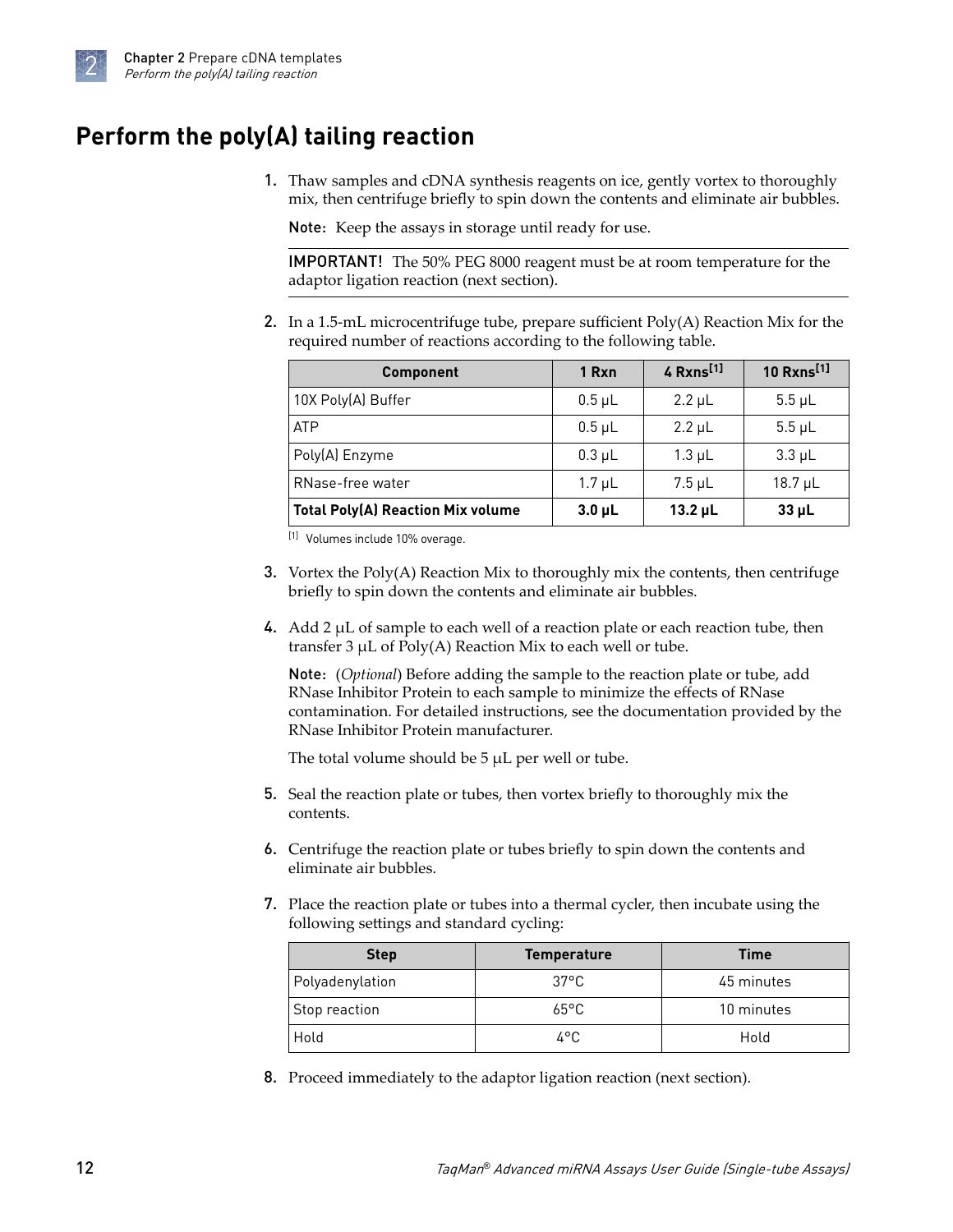## <span id="page-12-0"></span>**Perform the adaptor ligation reaction**

1. In a 1.5-mL microcentrifuge tube, prepare sufficent Ligation Reaction Mix for the required number of reactions according to the following table.

| <b>Component</b>                          | 1 Rxn         | 4 Rxns <sup>[1]</sup> | 10 Rxns <sup>[1]</sup> |
|-------------------------------------------|---------------|-----------------------|------------------------|
| 5X DNA Ligase Buffer                      | $3 \mu L$     | $13.2 \mu L$          | $33 \mu L$             |
| 50% PEG 8000 <sup>[2]</sup>               | $4.5 \mu L$   | $19.8 \mu L$          | $49.5 \mu L$           |
| 25X Ligation Adaptor                      | $0.6$ $\mu$ L | $2.6 \mu L$           | $6.6 \mu L$            |
| RNA Ligase                                | $1.5 \mu L$   | $6.6 \mu L$           | $16.5 \mu L$           |
| RNase-free water                          | $0.4 \mu L$   | $1.8 \mu L$           | 4.4 $\mu$ L            |
| <b>Total Ligation Reaction Mix volume</b> | $10 \mu L$    | 44 µL                 | $110 \mu L$            |

[1] Volumes include 10% overage.

[2] 50% PEG 8000 is very viscous, follow the Important statement below to ensure accurate pipetting.

**IMPORTANT!** For accurate pipetting of 50% PEG 8000:

- **·** Use 50% PEG 8000 at room temperature.
- **·** Aspirate and dispense solution slowly.
	- a. Hold the pipette tip in the solution for  $\sim$ 10 seconds after releasing the plunger during aspiration. This action allows the solution to be fully drawn into the pipette tip.
	- b. Keep the plunger depressed for ~10 seconds to allow the solution to be fully dispensed into the Ligation Reaction Mix.
- 2. Vortex the Ligation Reaction Mix to thoroughly mix the contents, then centrifuge briefly to spin down the contents and eliminate air bubbles.
- **3.** Transfer 10  $\mu$ L of the Ligation Reaction Mix to each well of the reaction plate or each reaction tube containing the poly(A) tailing reaction product. The total volume should be 15 µL per well or tube.
- 4. Seal the reaction plate or tubes, then vortex briefly or shake (1,900 rpm for 1 minute with an Eppendorf™ MixMate™) to thoroughly mix the contents.

IMPORTANT! Watch for a swirling motion of the adaptor ligation reaction to ensure proper mixing, which is necessary for efficient ligation.

- 5. Centrifuge the reaction plate or tubes briefly to spin down the contents.
- 6. Place the reaction plate or tubes into a thermal cycler, then incubate using the following settings and standard cycling:

| <b>Step</b> | <b>Temperature</b> | <b>Time</b> |
|-------------|--------------------|-------------|
| Ligation    | 16°C               | 60 minutes  |
| Hold        | 4°C                | Hold        |

7. Proceed immediately to the reverse transcription (RT) reaction (next section).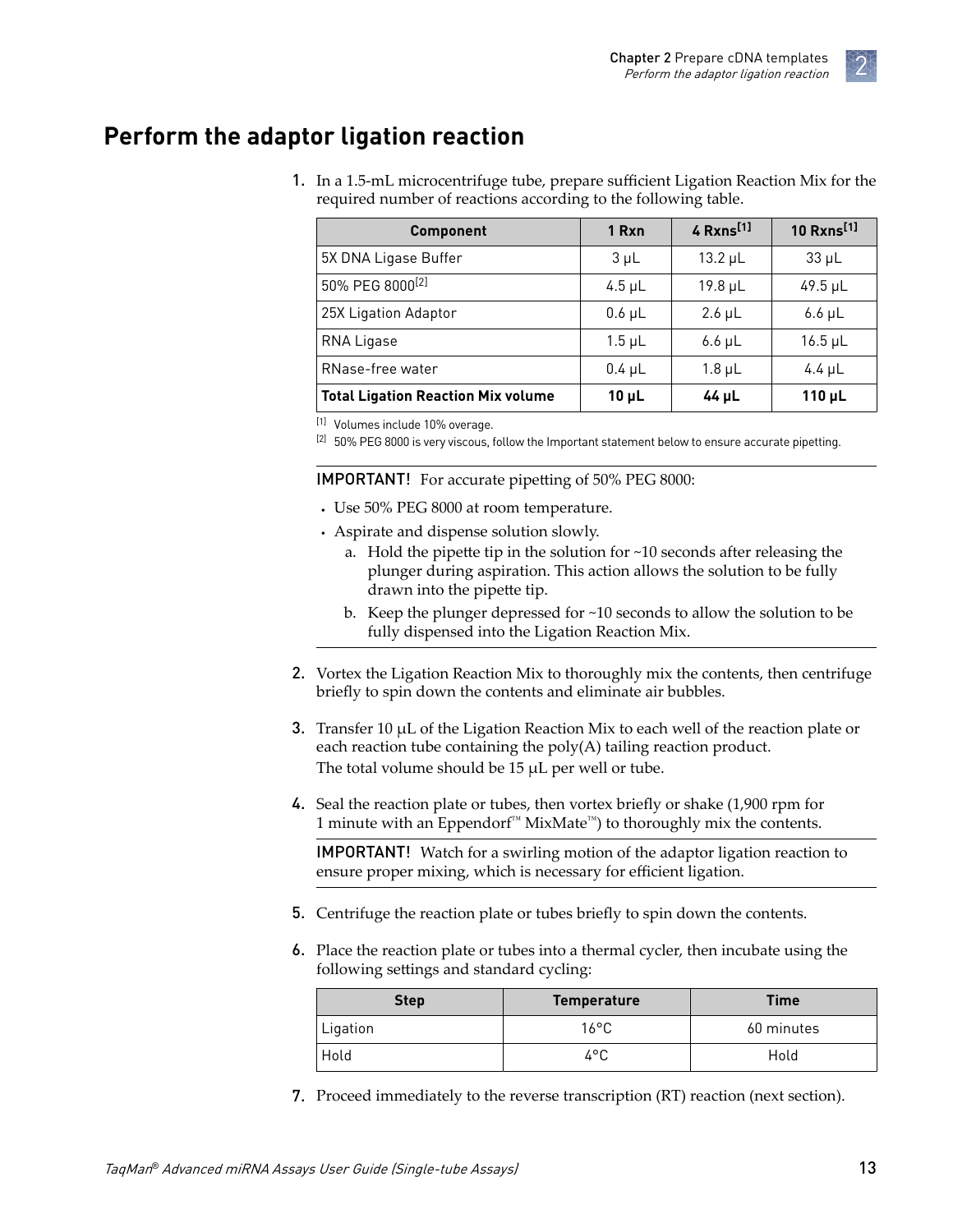<span id="page-13-0"></span>

## **Perform the reverse transcription (RT) reaction**

1. In a 1.5-mL microcentrifuge tube, prepare sufficent RT Reaction Mix for the required number of reactions according to the following table.

| <b>Component</b>                    | 1 Rxn       | 4 Rxns <sup>[1]</sup> | 10 $Rxns^{[1]}$ |
|-------------------------------------|-------------|-----------------------|-----------------|
| 5X RT Buffer                        | $6 \mu L$   | $26.4 \mu L$          | $66 \mu L$      |
| dNTP Mix (25 mM each)               | $1.2 \mu L$ | $5.3 \mu L$           | $13.2 \mu L$    |
| 20X Universal RT Primer             | $1.5 \mu L$ | $6.6 \mu L$           | $16.5$ µL       |
| 10X RT Enzyme Mix                   | $3 \mu L$   | $13.2 \mu L$          | $33 \mu L$      |
| RNase-free water                    | $3.3 \mu L$ | $14.5$ µL             | $36.3 \mu L$    |
| <b>Total RT Reaction Mix volume</b> | $15 \mu L$  | 66 µL                 | $165$ µL        |

[1] Volumes include 10% overage.

- 2. Vortex the RT Reaction Mix to thoroughly mix the contents, then centrifuge briefly to spin down the contents and eliminate air bubbles.
- 3. Transfer 15  $\mu$ L of the RT Reaction Mix to each well of the reaction plate or each reaction tube containing the adaptor ligation reaction product. The total volume should be 30  $\mu$ L per well or tube.
- 4. Seal the reaction plate or tubes, then vortex briefly to thoroughly mix the contents.
- 5. Centrifuge the reaction plate or tubes briefly to spin down the contents.
- 6. Place the reaction plate or tubes into a thermal cycler, then incubate using the following settings and standard cycling:

| <b>Step</b>           | <b>Temperature</b> | <b>Time</b> |
|-----------------------|--------------------|-------------|
| Reverse transcription | 42°C               | 15 minutes  |
| Stop reaction         | $85^{\circ}$ C     | 5 minutes   |
| Hold                  | 4°C.               | Hold        |

7. Proceed to the miR-Amp reaction (next section).

Store the RT reaction product at –20°C for up to 2 months.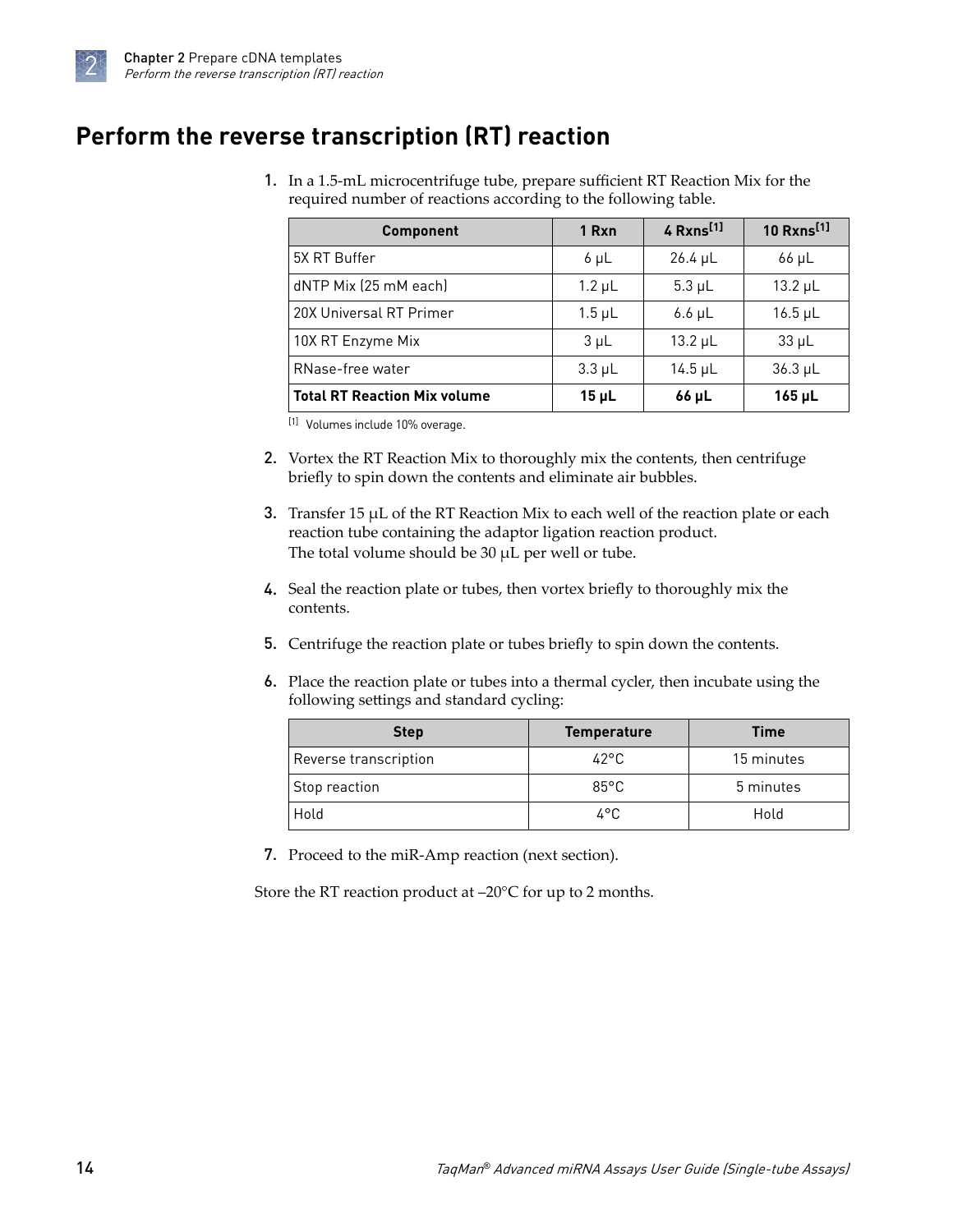### <span id="page-14-0"></span>**Perform the miR-Amp reaction**

1. In a 1.5-mL microcentrifuge tube, prepare sufficent miR-Amp Reaction Mix for the required number of reactions according to the following table.

| <b>Component</b>                         | 1 Rxn        | 4 $Rxns^{[1]}$ | 10 Rxns <sup>[1]</sup> |
|------------------------------------------|--------------|----------------|------------------------|
| 2X miR-Amp Master Mix                    | $25 \mu L$   | $110 \mu L$    | $275 \mu L$            |
| 20X miR-Amp Primer Mix                   | $2.5 \mu L$  | $11 \mu L$     | $27.5 \mu L$           |
| RNase-free water                         | $17.5 \mu L$ | 77 µL          | $192.5 \mu L$          |
| <b>Total miR-Amp Reaction Mix volume</b> | $45$ µL      | $198 \mu L$    | $495 \mu L$            |

[1] Volumes include 10% overage.

- 2. Vortex the miR-Amp Reaction Mix to thoroughly mix the contents, then centrifuge briefly to spin down the contents and eliminate air bubbles.
- 3. Transfer 45 µL of the miR-Amp Reaction Mix to each well of a *new* reaction plate or reaction tube.
- 4. Add  $5 \mu L$  of the RT reaction product to each reaction well or each reaction tube. The total volume should be 50  $\mu$ L per well or tube.
- 5. Seal the reaction plate or tubes, then vortex briefly to thoroughly mix the contents.
- 6. Centrifuge the reaction plate or tubes briefly to spin down the contents.
- 7. Place the reaction plate or tubes into a thermal cycler, then incubate using the following settings, MAX ramp speed, and standard cycling:

| <b>Step</b>       | <b>Temperature</b> | <b>Time</b> | <b>Cycles</b> |
|-------------------|--------------------|-------------|---------------|
| Enzyme activation | $95^{\circ}$ C     | 5 minutes   |               |
| Denature          | $95^{\circ}$ C     | 3 seconds   | 14            |
| Anneal/Extend     | $60^{\circ}$ C     | 30 seconds  |               |
| Stop reaction     | 99°C               | 10 minutes  |               |
| Hold              | 4°C                | Hold        |               |

8. Proceed to performing the real-time PCR (next section).

Store the undiluted miR-Amp reaction product at –20°C for up to 2 months.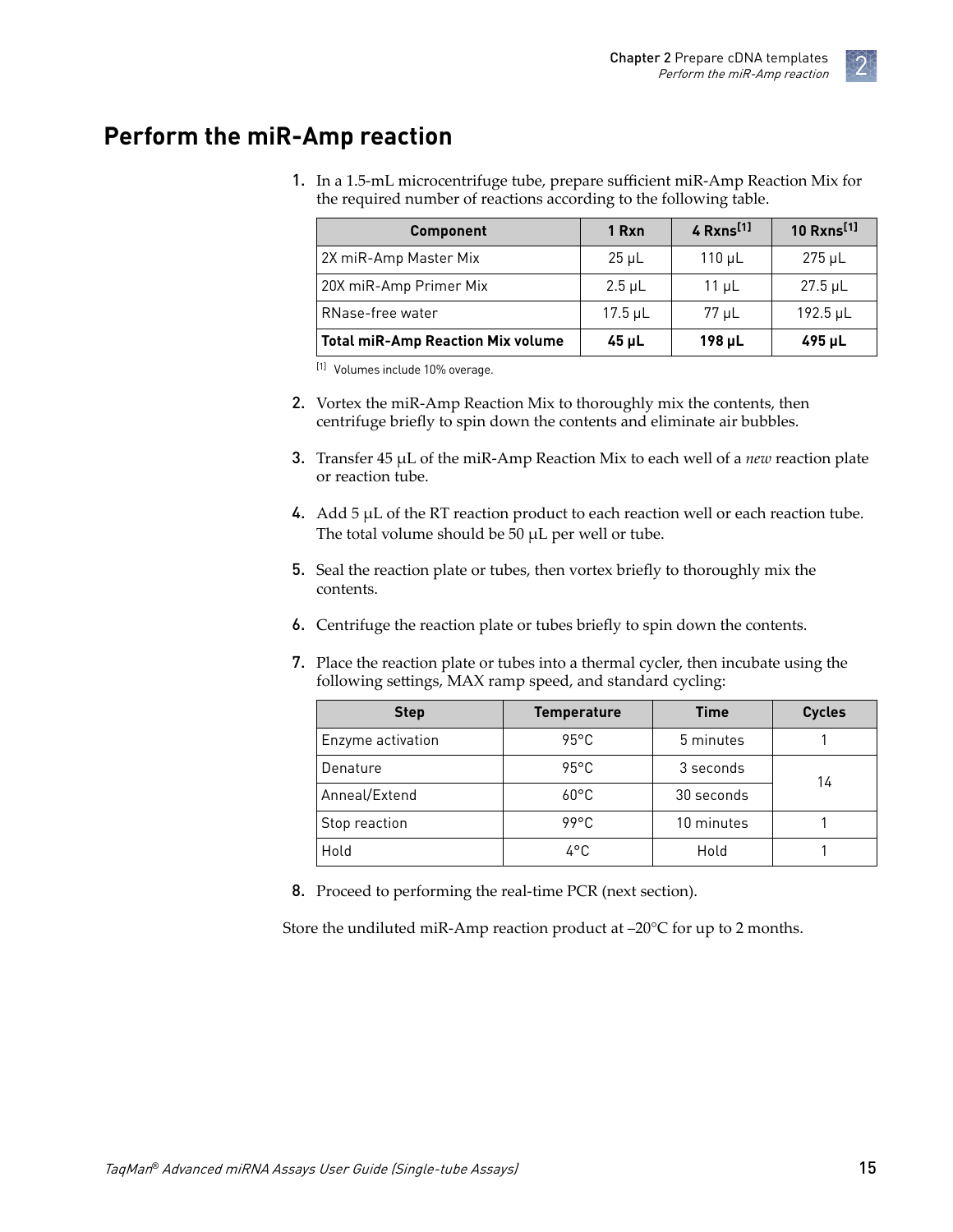## Perform real-time PCR

<span id="page-15-0"></span>

| Set up and run the real-time PCR instrument $\dots\dots\dots\dots\dots\dots\dots\dots\dots$ 18 |  |
|------------------------------------------------------------------------------------------------|--|
|                                                                                                |  |

## **Procedural guidelines for performing real-time PCR**

- Follow best practices when performing PCR reactions (see ["Best practices for](#page-23-0) [PCR and RT-PCR experiments" on page 24\)](#page-23-0).
- Prepare the real-time PCR reactions in an area free of artificial templates and siRNA transfections. High-copy-number templates can easily contaminate the real-time PCR reactions.
- Keep the assays protected from light and stored at  $-20^{\circ}$ C until ready for use. Excessive exposure to light may affect the fluorescent probe.
- Configure plate documents according to the instructions provided in the realtime PCR instrument resource documents.
- Prepare the real-time PCR Reaction Mix before transferring it to the reaction plate for thermal cycling and fluorescence analysis.
- We recommend four replicates of each reaction.
- Calculate the number of required reactions. Scale reaction components based on the single-reaction volumes, then include 10% overage.
- Reaction volumes listed in this section are for 20-µL PCR reactions.
- For reaction volumes that are dfferent from those detailed, scale all components proportionally.

Reaction volumes < 10 µL are not recommended.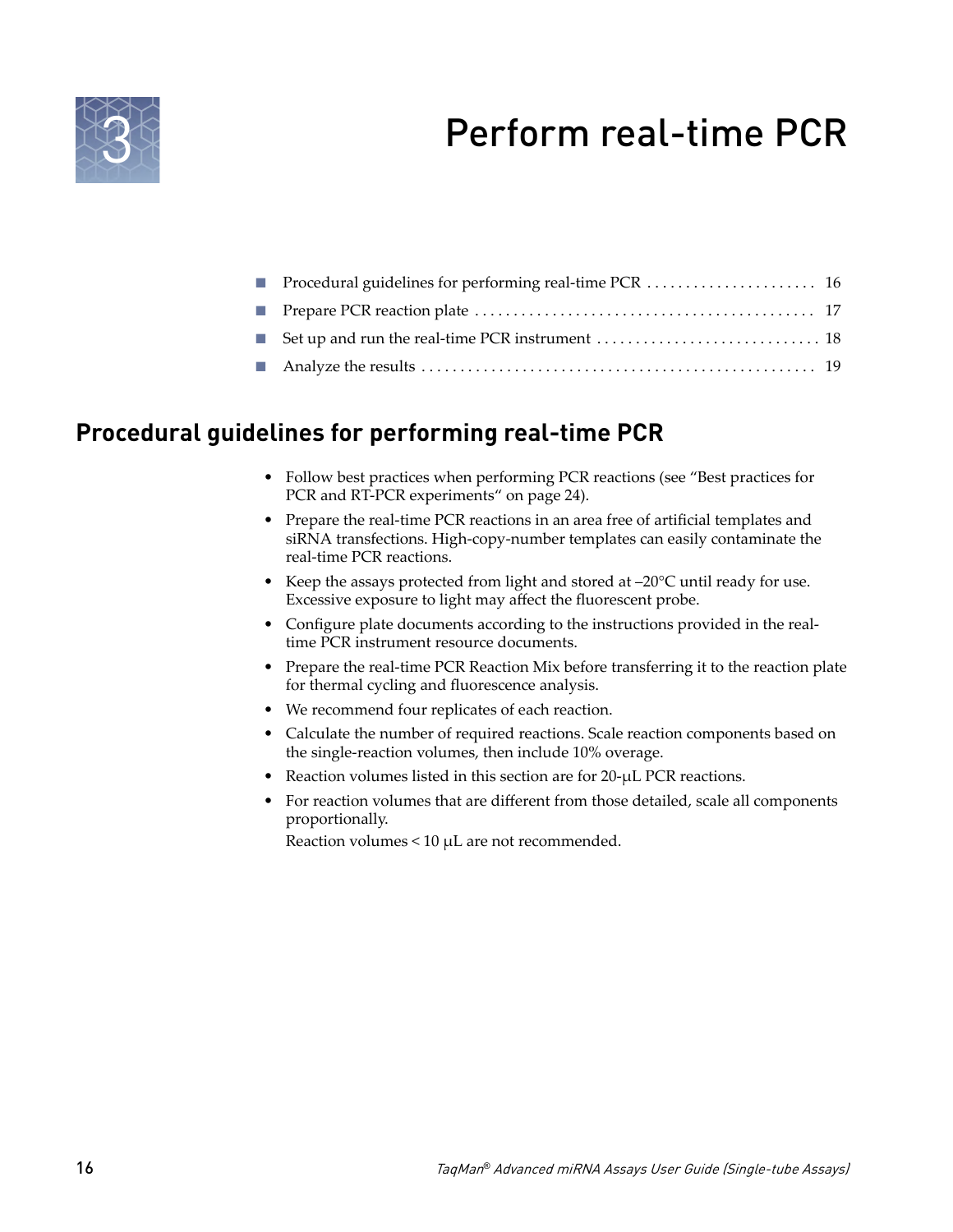### <span id="page-16-0"></span>**Prepare PCR reaction plate**

- 1. Thaw the assays on ice, gently vortex to thoroughly mix, then centrifuge brefl¢ to spin down the contents and eliminate air bubbles.
- 2. Prepare 1:10 dilution of cDNA template. For example, add 5  $\mu$ L of the miR-Amp reaction product to 45  $\mu$ L 0.1X TE buffer.
- 3. Gently shake the bottle of TaqMan® Fast Advanced Master Mix to thoroughly mix the contents. Do not invert the bottle.
- 4. In a 1.5-mL microcentrifuge tube, prepare sufficient PCR Reaction Mix for the required number of reactions according to the following table.

| <b>Component</b>                      | 1 Rxn      | 4 Rxns <sup>[1]</sup> |
|---------------------------------------|------------|-----------------------|
| TaqMan® Fast Advanced Master Mix (2X) | $10 \mu L$ | 44.0 $\mu$ L          |
| TaqMan® Advanced miRNA Assay (20X)    | 1 µL       | 4.4 $\mu$ L           |
| RNase-free water                      | $4 \mu L$  | 17.6 $\mu$ L          |
| <b>Total PCR Reaction Mix volume</b>  | $15$ µL    | $66$ µL               |

[1] Volumes include 10% overage.

- 5. Vortex the PCR Reaction Mix to thoroughly mix the contents, then centrifuge briefly to spin down the contents and eliminate air bubbles.
- 6. Transfer 15  $\mu$ L of the PCR Reaction Mix to each well of a PCR reaction plate.
- 7. Add  $5 \mu L$  of the diluted cDNA template to each reaction well of the plate. The total volume should be 20  $\mu$ L per reaction well.
- 8. Seal the reaction plate with an adhesive cover, then vortex briefly to thoroughly mix the contents.
- 9. Centrifuge the reaction plate briefly to spin down the contents.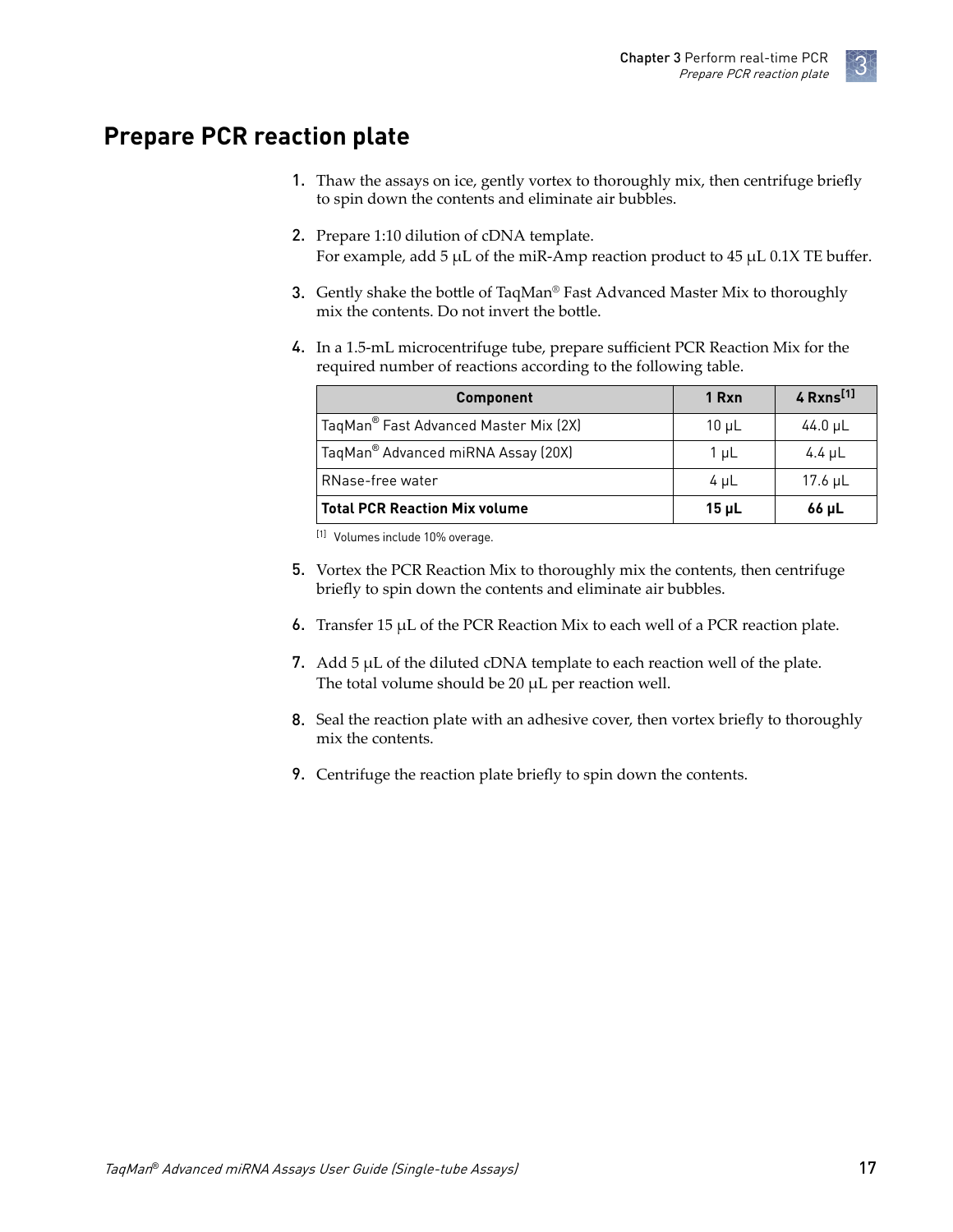<span id="page-17-0"></span>

## **Set up and run the real-time PCR instrument**

See the appropriate instrument user guide for detailed instructions to program the thermal-cycling conditions or to run the plate.

The following thermal profiles are optimized for use with TaqMan® Fast Advanced Master Mix and can be used with Fast or Standard reaction plates and the corresponding instrument block configurations.

- 1. Load the reaction plate in the real-time PCR instrument.
- 2. Set the appropriate experiment settings and PCR thermal cycling conditions for your instrument. Select the fast cycling mode for all instruments.

Table 7 StepOnePlus™, ViiA™ 7, and QuantStudio™ systems

| <b>Step</b>       | <b>Temperature</b> | <b>Time</b> | <b>Cycles</b> |
|-------------------|--------------------|-------------|---------------|
| Enzyme activation | 95°C               | 20 seconds  |               |
| Denature          | 95°C               | 1 second    | 40            |
| Anneal / Extend   | 60°C.              | 20 seconds  |               |

Table 8 7500 and 7500 Fast systems

| <b>Step</b>       | <b>Temperature</b> | <b>Time</b> | <b>Cycles</b> |
|-------------------|--------------------|-------------|---------------|
| Enzyme activation | $95^{\circ}$ C     | 20 seconds  |               |
| Denature          | 95°C               | 3 seconds   | 40            |
| Anneal / Extend   | 60°C               | 30 seconds  |               |

3. Set the reaction volume appropriate for the reaction plate.

4. Start the run.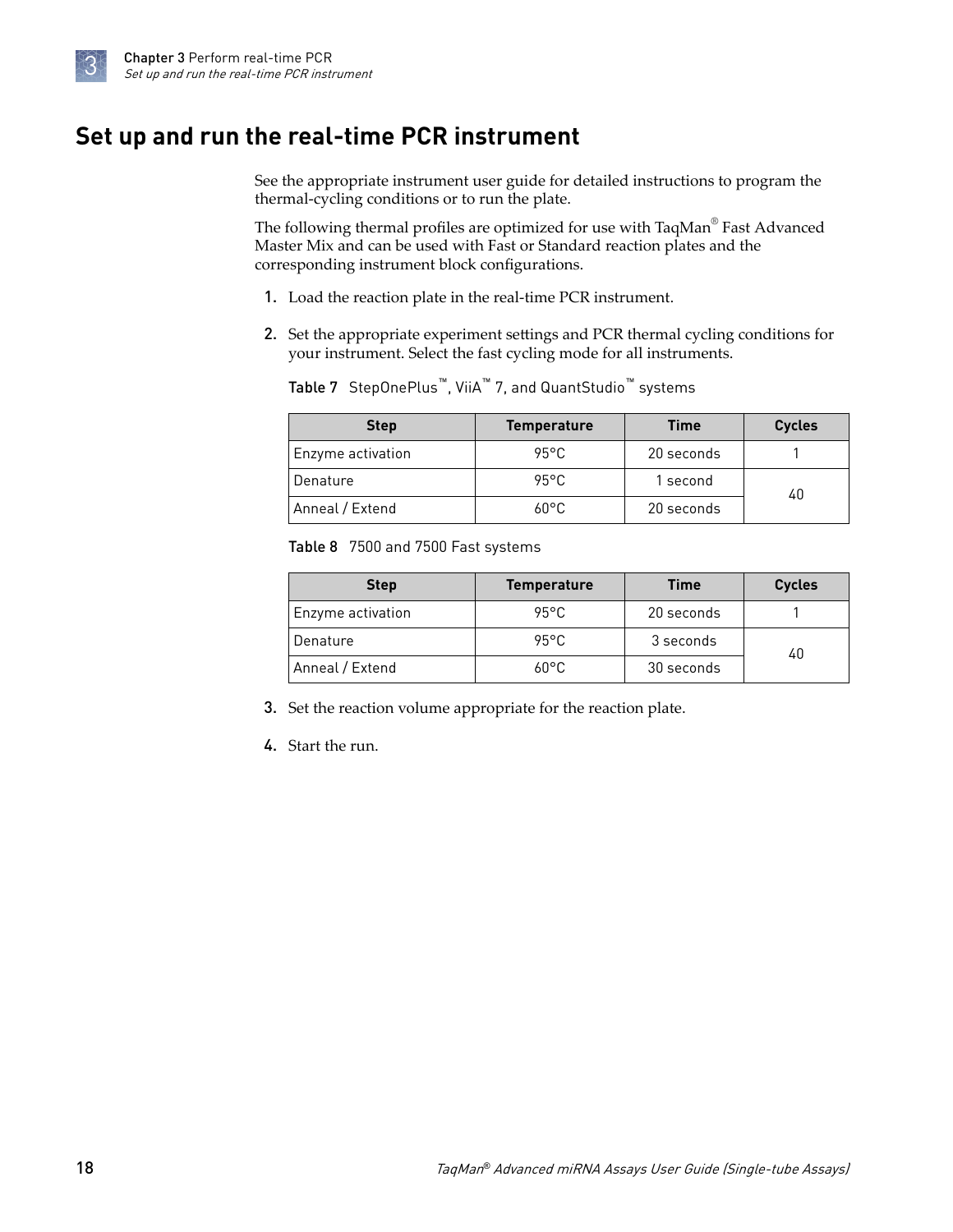### <span id="page-18-0"></span>**Analyze the results**

For detailed information about data analysis, see the appropriate documentation for your instrument. Use the standard curve method or the relative quantification ( $\Delta\Delta C_{t}$ ) method to analyze results.

The general guidelines for analysis include:

- View the amplification plot; then, if needed:
	- Adjust the baseline and threshold values.

Note: A threshold value of 0.1 is recommended.

- Remove outliers from the analysis.
- In the well table or results table, view the  $C_t$  values for each well and for each replicate group.

Analyze data generated with TaqMan® Advanced miRNA Assays using any of the following tools:

| Software                                                                                   | <b>Resource</b>                                                                                      |
|--------------------------------------------------------------------------------------------|------------------------------------------------------------------------------------------------------|
| $^{\shortmid}$ Applied Biosystems $^{\!\text{\tiny{M}}}$<br>real-time PCR Analysis Modules | thermofisher.com/us/en/home/cloud.html                                                               |
| ExpressionSuite™ Software                                                                  | thermofisher.com/us/en/home/technical-resources/<br>software-downloads/expressionsuite-software.html |

For more information about real-time PCR, go to: thermofisher.com/qpcreducation.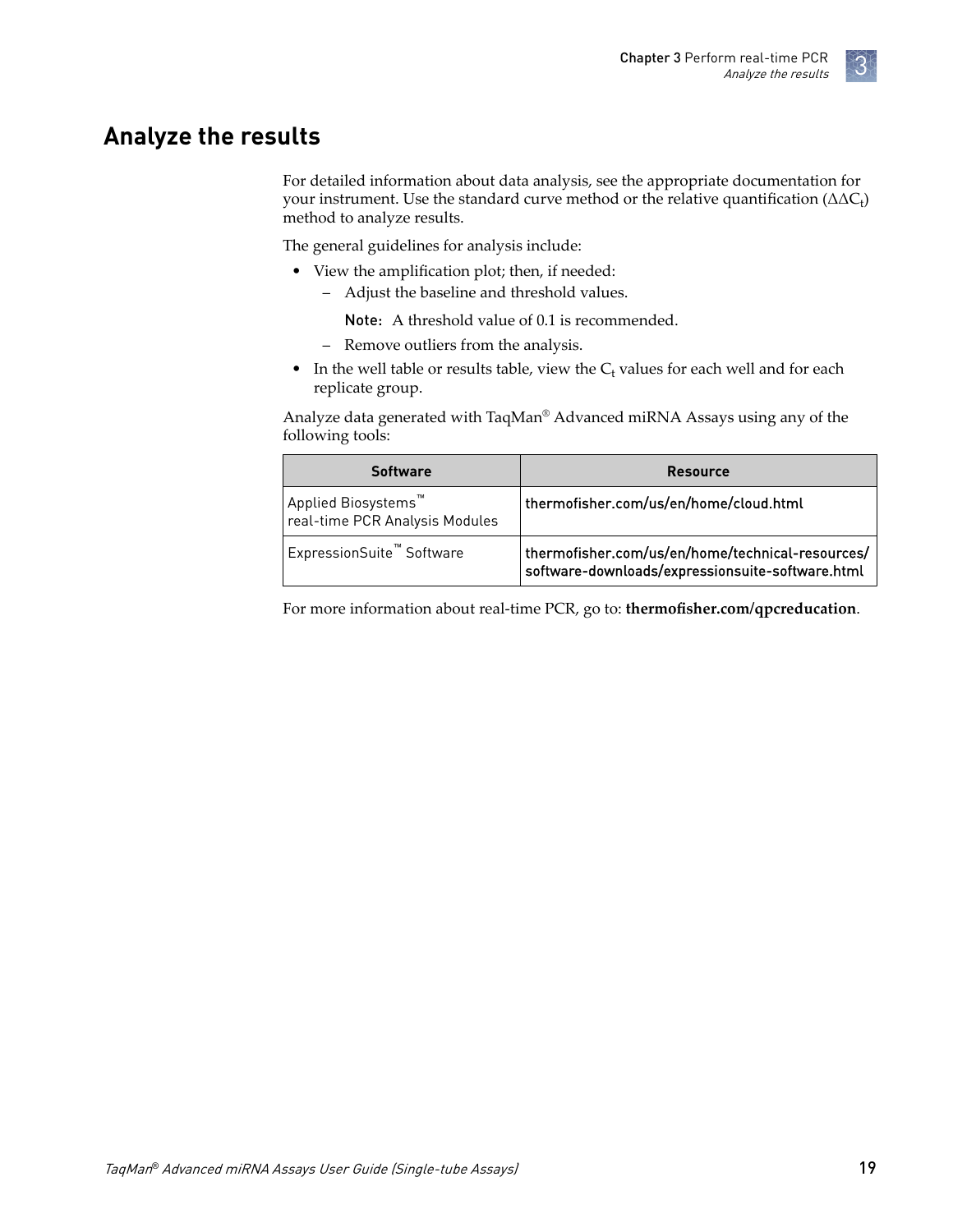<span id="page-19-0"></span>

## Supplemental information

| $\sim$ |  |
|--------|--|

### **Endogenous and exogenous controls**

Endogenous controls

An endogenous control shows gene expression that is relatively constant and moderately abundant across tissues and cell types and treatment protocols. Normalization to endogenous control genes is currently the most accurate method to correct for potential biases that are caused by:

- Sample collection
- Variation in the amount of starting material
- Reverse transcription (RT) efficiency
- Nucleic acid (RNA/DNA) preparation and quality

No single control can act as a universal endogenous control for all experimental conditions, so we recommend verifying the chosen endogenous control or set of controls for the sample tissue, cell, or treatment.

See [Table 5 on page 9](#page-8-0) for available TaqMan $^\circ$  Advanced miRNA Assays that target miRNAs with relatively constant expression levels across many dfferent sample types.

Exogenous controls

An exogenous control is a synthetic RNA oligonucleotide with an miRNA target sequence that is not present in the sample of interest. For example, the target sequence for the miRNA assay ath-miR-159a is not present in humans, so it is a good exogenous control for human samples.

The RNA oligonucleotide is combined with the biological sample during the RNA isolation procedure as a spike-in control to monitor:

- Sample input amount for dfficult samples (for example, serum/plasma or other biofluids).
- Extraction efficiency.

When using exogenous controls with TaqMan $^\circ$  Advanced miRNA Assays:

- The assay chemistry requires that exogenous controls be 5'-phosphorylated.
- The final concentration of the spike-in control in the sample should be 1–10 pM.

See [Table 6 on page 9](#page-8-0) for available TaqMan $^\circ$  Advanced miRNA Assays which target sequences that can be used as exogenous controls with human samples.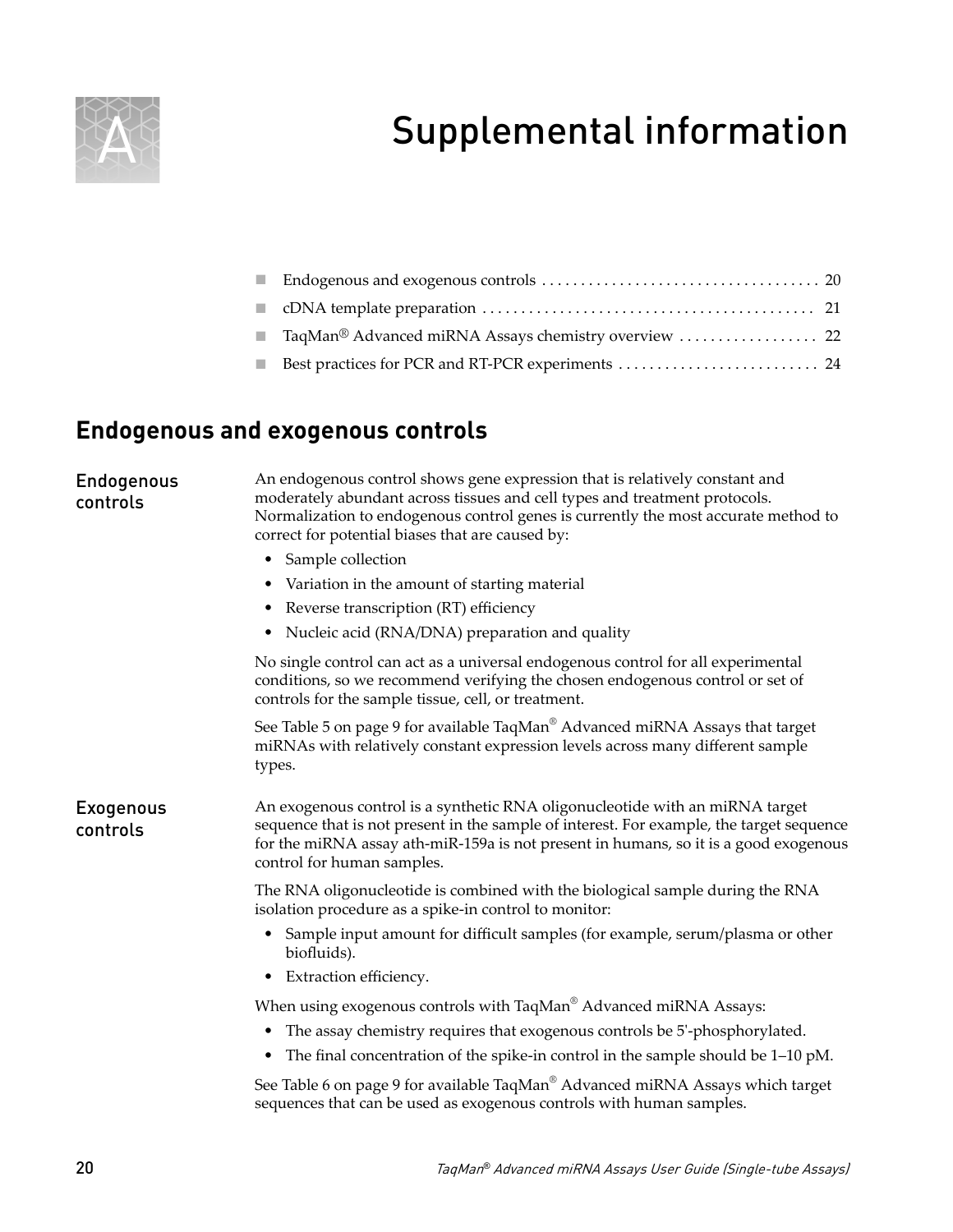

### <span id="page-20-0"></span>**cDNA template preparation**

Quantification using TaqMan<sup>®</sup> Advanced miRNA Assays requires the modification of mature miRNAs by the addition of a  $poly(A)$  tail (3') and an adaptor (5') to:

- Amplify all miRNAs in a single reverse transcription (RT) reaction.
- Amplify the sample for downstream PCR in a single universal cDNA reaction.



### **Poly(A) tailing reaction**

Starting with a total RNA sample, poly(A) polymerase is used to add a 3'‑adenosine tail to the miRNA.

### **Adaptor ligation reaction**

The miRNA with poly(A) tail undergoes adaptor ligation at the 5' end. The adaptor acts as the forward-primer binding site for the miR-Amp reaction.

A Universal RT primer binds to the 3' poly(A) tail and the miRNA is reverse transcribed. The resulting cDNA is suitable for all TaqMan® Advanced miRNA Assays.

### **miR-Amp reaction**

Universal forward and reverse primers increase the number of cDNA molecules.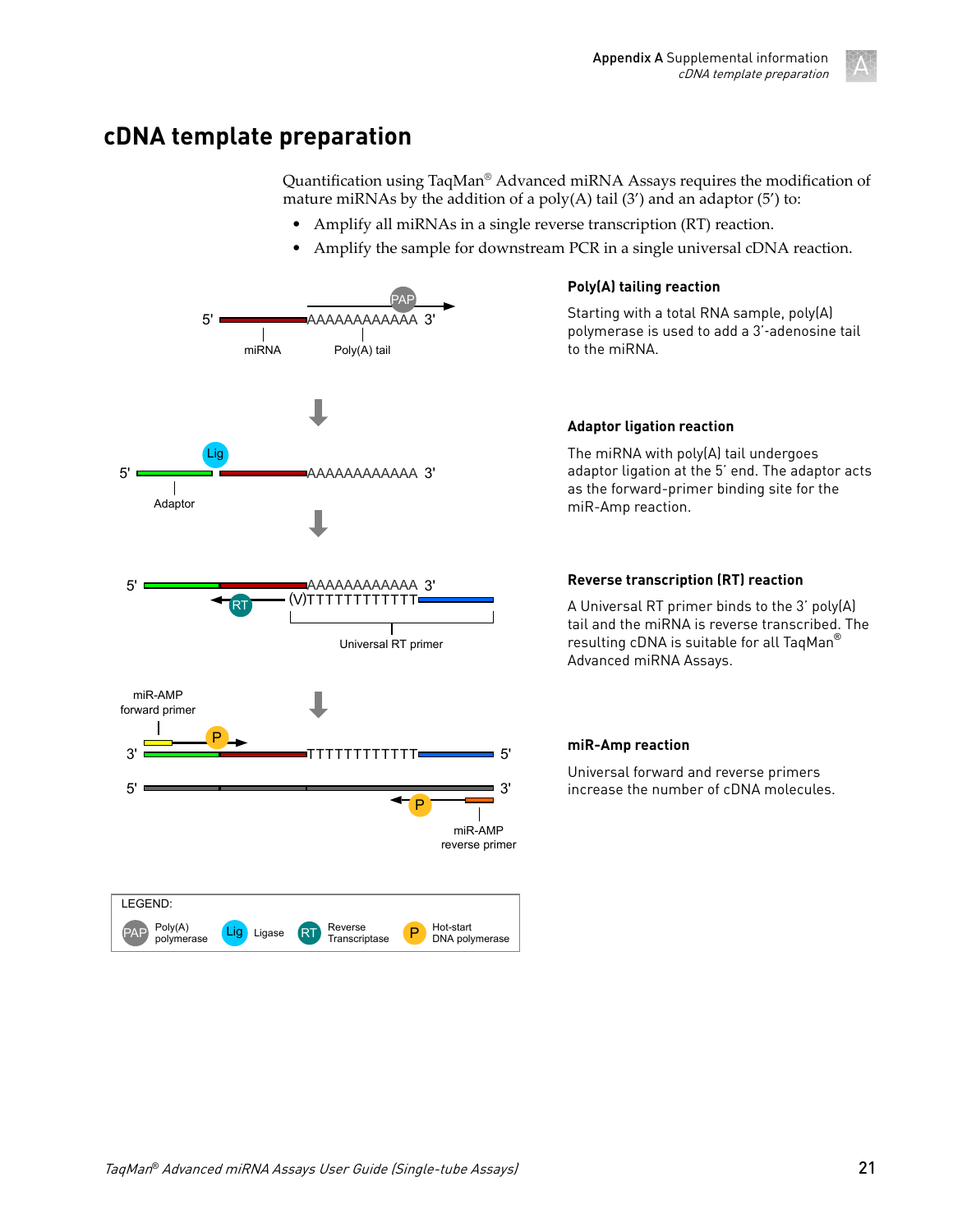<span id="page-21-0"></span>

## **TaqMan**®  **Advanced miRNA Assays chemistry overview**

| TaqMan <sup>®</sup> MGB        | TaqMan® MGB probes contain:<br>A reporter dye (for example, $FAM^M$ ) at the 5' end of the probe<br>(Afonina et al., 1997; Kutyavin et al., 1997)                                                                          |  |  |  |
|--------------------------------|----------------------------------------------------------------------------------------------------------------------------------------------------------------------------------------------------------------------------|--|--|--|
| probes                         |                                                                                                                                                                                                                            |  |  |  |
|                                | A non-fluorescent quencher (NFQ) dye at the 3' end of the probe.<br>$\bullet$                                                                                                                                              |  |  |  |
|                                | The NFQ dye does not fluoresce, which allows the real-time PCR system to<br>measure the reporter dye contributions more accurately.<br>• A minor groove binder (MGB) at the 3' end of the probe that:                      |  |  |  |
|                                |                                                                                                                                                                                                                            |  |  |  |
|                                | - Increases the melting temperature $(T_m)$ without increasing the probe length.                                                                                                                                           |  |  |  |
|                                | Allows for the design of shorter probes.<br>$\overline{\phantom{m}}$                                                                                                                                                       |  |  |  |
| About the 5'<br>nuclease assay | Note: The following figures are general representations of real-time PCR with<br>TaqMan <sup>®</sup> MGB probes and TaqMan <sup>®</sup> Advanced miRNA Assays. The sequence regions<br>are not necessarily drawn to scale. |  |  |  |
|                                | The 5' nuclease assay process takes place during PCR amplification. It occurs in every<br>cycle and does not interfere with the exponential accumulation of product.                                                       |  |  |  |
|                                | Adaptor region<br>Poly(A) tail region<br>miRNA region<br>5'                                                                                                                                                                |  |  |  |
|                                | 3'<br>5                                                                                                                                                                                                                    |  |  |  |

Figure 1 cDNA synthesis product

During the PCR, the forward and reverse primers anneal to complementary sequences along the denatured cDNA template strands (Figure 2). The primer binding sites vary depending on the target miRNA sequence and are designed to maximize specificity. Figure 2 shows an example representation in which the reverse primer is the primer that partially overlaps the miRNA region.

The TaqMan $^{\circ}$  MGB probe anneals specifically to a complementary sequence between the forward and reverse primer sites (Figure 2). When the probe is intact, the proximity of the reporter dye and quencher dye suppresses the reporter fluorescence, primarily by Förster-type energy transfer (Förster, 1948; Lakowicz, 1983).



Figure 2 Annealing of probes and primers to cDNA strands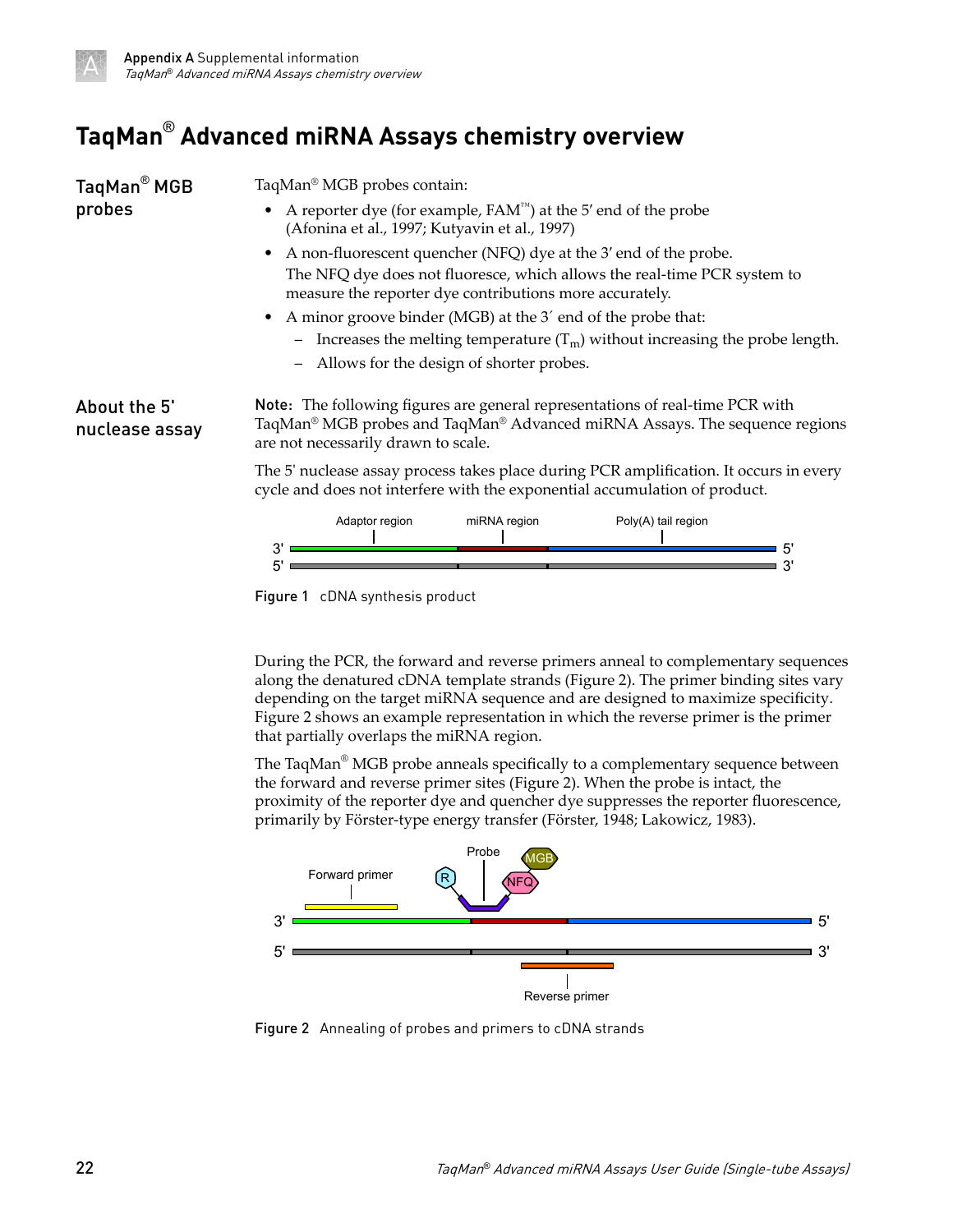During polymerization, the DNA polymerase only cleaves probes that hybridize to the target sequence. Cleavage separates the reporter dye from the probe. The separation of the reporter dye from the quencher dye results in increased fluorescence by the reporter dye (Figure 3).

This increase in fluorescence occurs only if the probe is complementary to the target sequence and if the target sequence is amplfied during PCR. Because of these conditions, nonspecific amplification is not detected.



Figure 3 Initial polymerization and cleavage of reporter dye

Polymerization of the strand continues (Figure 4), but because the 3' end of the probe is blocked, no extension of the probe occurs during PCR.



Figure 4 Completion of polymerization

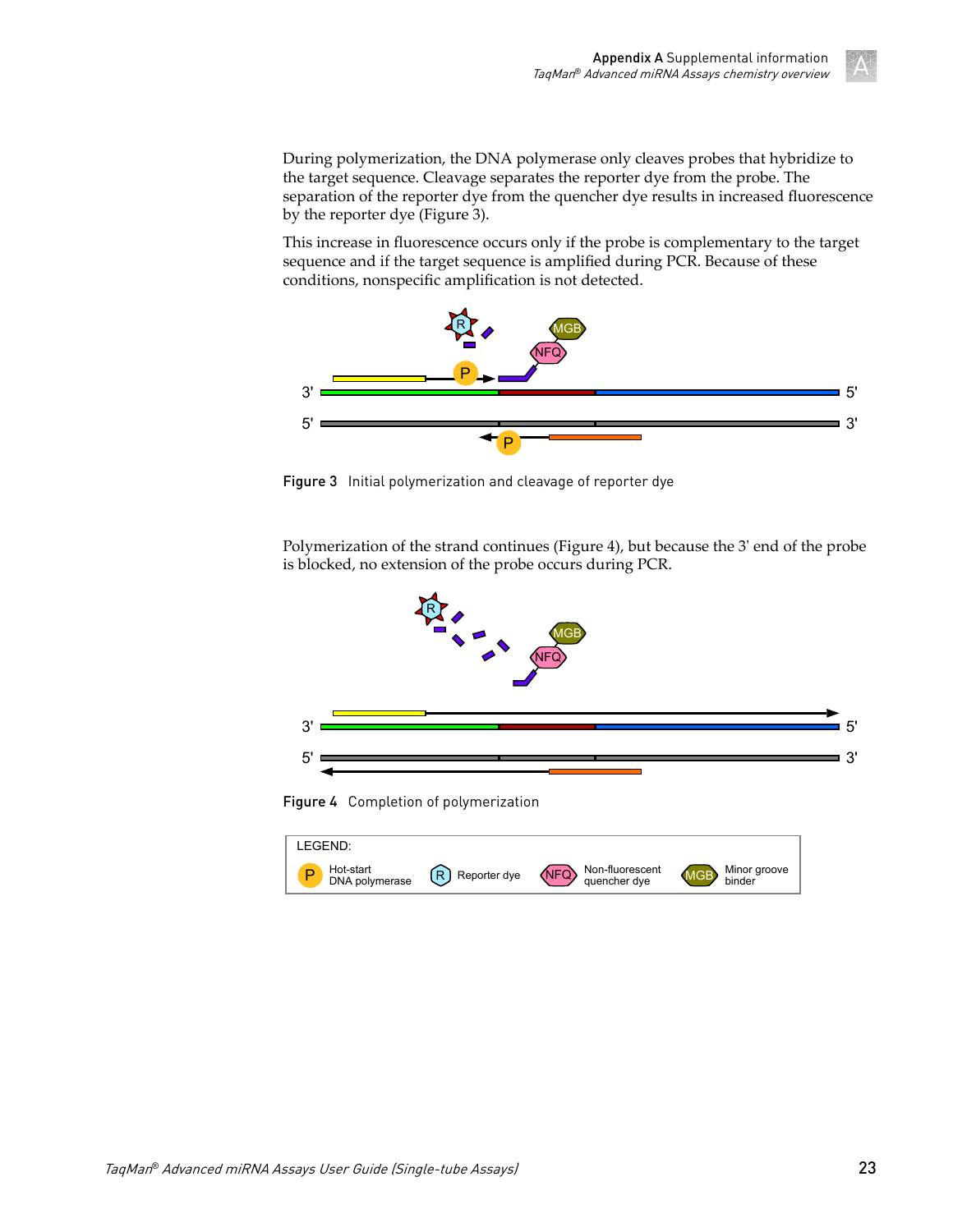<span id="page-23-0"></span>

## **Best practices for PCR and RT-PCR experiments**

| Good laboratory                           | When preparing samples for PCR or RT-PCR amplification:                                                                                                                                                                                                                                                                       |  |
|-------------------------------------------|-------------------------------------------------------------------------------------------------------------------------------------------------------------------------------------------------------------------------------------------------------------------------------------------------------------------------------|--|
| practices for PCR<br>and RT-PCR           | Wear clean gloves and a clean lab coat (not previously worn while handling<br>amplified products or during sample preparation).                                                                                                                                                                                               |  |
|                                           | • Change gloves whenever you suspect that they are contaminated.                                                                                                                                                                                                                                                              |  |
|                                           | • Maintain separate areas and dedicated equipment and supplies for:                                                                                                                                                                                                                                                           |  |
|                                           | - Sample preparation and reaction setup.                                                                                                                                                                                                                                                                                      |  |
|                                           | - Amplification and analysis of products.                                                                                                                                                                                                                                                                                     |  |
|                                           | • Do not bring amplified products into the reaction setup area.                                                                                                                                                                                                                                                               |  |
|                                           | • Open and close all sample tubes carefully. Avoid splashing or spraying samples.                                                                                                                                                                                                                                             |  |
|                                           | Keep reactions and components capped as much as possible.                                                                                                                                                                                                                                                                     |  |
|                                           | Use a positive-displacement pipettor or aerosol-resistant barrier pipette tips.                                                                                                                                                                                                                                               |  |
|                                           | • Clean lab benches and equipment periodically with 10% bleach solution or<br>DNAZap <sup>™</sup> Solutions (Cat. No. AM9890).                                                                                                                                                                                                |  |
| Use UNG to<br>prevent false-<br>positive  | Carryover amplicons can result in false-positive amplification during PCR. Use a<br>master mix that contains heat-labile uracil-N-glycosylase (UNG; also known as<br>uracil-DNA glycosylase (UDG)) to degrade many contaminating carryover amplicons.                                                                         |  |
| amplification                             | UNG enzymatic activity occurs during the PCR reaction setup at room temperature;<br>an activation step before thermal cycling is not necessary. Unlike standard UNG,<br>heat-labile UNG is completely inactivated during the first ramp to the high-<br>temperature step for template denaturation and polymerase activation. |  |
|                                           | To ensure the desired UNG activity:                                                                                                                                                                                                                                                                                           |  |
|                                           | • Use PCR components and thermal cycling conditions as specified.<br>UNG-containing master mixes incorporate the optimal concentration of UNG to<br>prevent cross-contamination while not affecting real-time PCR performance.                                                                                                |  |
|                                           | • Do not attempt to use UNG-containing master mixes in subsequent amplification<br>of dU-containing PCR products, such as in nested-PCR protocols. The UNG will<br>degrade the dU-containing PCR products, preventing further amplification.                                                                                  |  |
|                                           | Although treatment with UNG can degrade or eliminate large numbers of carryover<br>PCR products, use good laboratory practices to minimize cross-contamination from<br>non-dU-containing PCR products or other samples.                                                                                                       |  |
| <b>Detect fluorescent</b><br>contaminants | Fluorescent contaminants can generate false positive results. To help detect these<br>contaminants, we recommend including a No-Amplification Control reaction that<br>contains sample, but no master mix.                                                                                                                    |  |
|                                           | After PCR, if the absolute fluorescence of the No-Amplification Control is greater than<br>the fluorescence of the no template control (NTC), fluorescent contaminants may be<br>present in the sample or in the heat block of the real-time PCR instrument.                                                                  |  |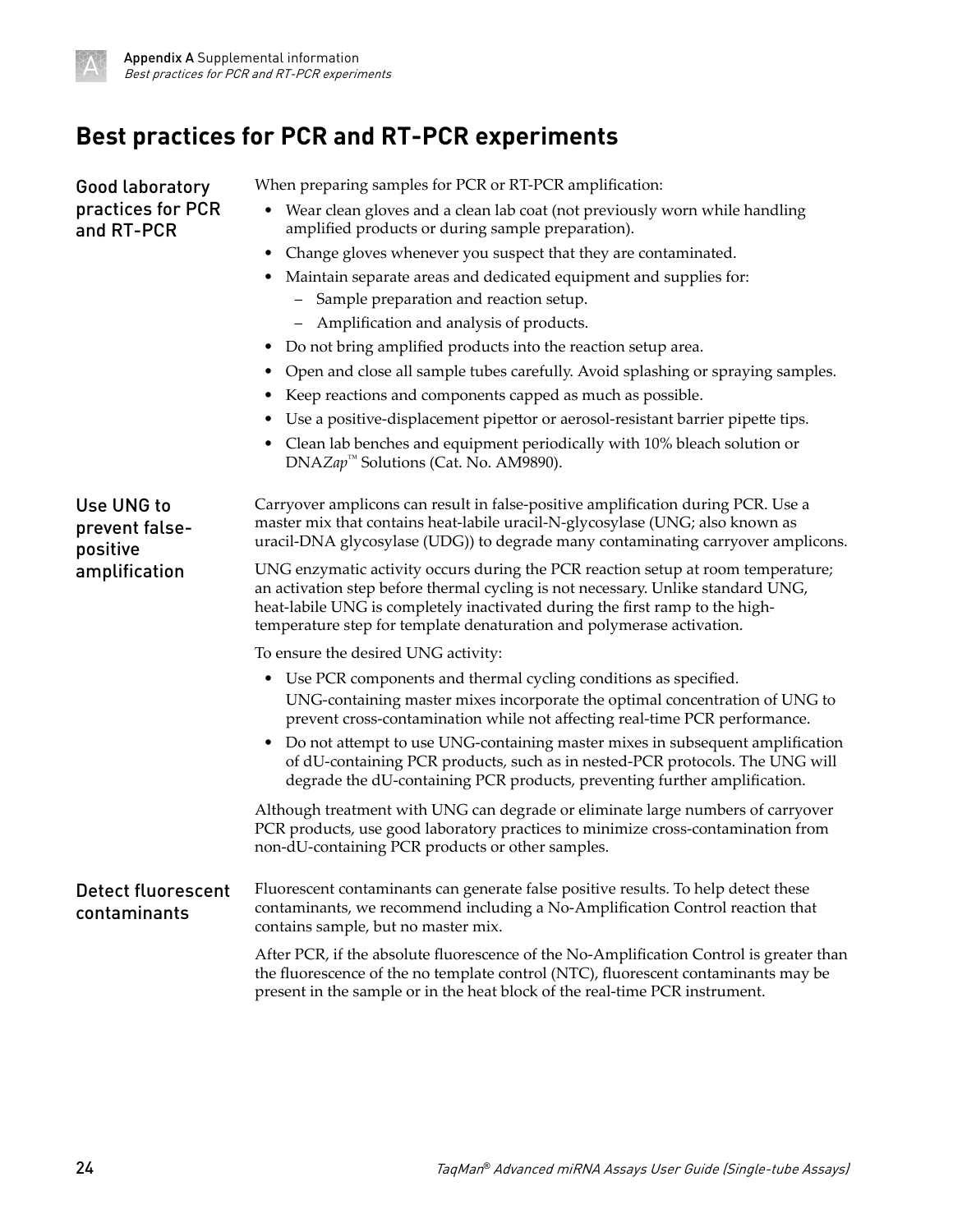## Safety

<span id="page-24-0"></span>



**WARNING! GENERAL SAFETY.** Using this product in a manner not specfied in the user documentation may result in personal injury or damage to the instrument or device. Ensure that anyone using this product has received instructions in general safety practices for laboratories and the safety information provided in this document.

- **·** Before using an instrument or device, read and understand the safety information provided in the user documentation provided by the manufacturer of the instrument or device.
- **·** Before handling chemicals, read and understand all applicable Safety Data Sheets (SDSs) and use appropriate personal protective equipment (gloves, gowns, eye protection, etc). To obtain SDSs, see the "Documentation and Support" section in this document.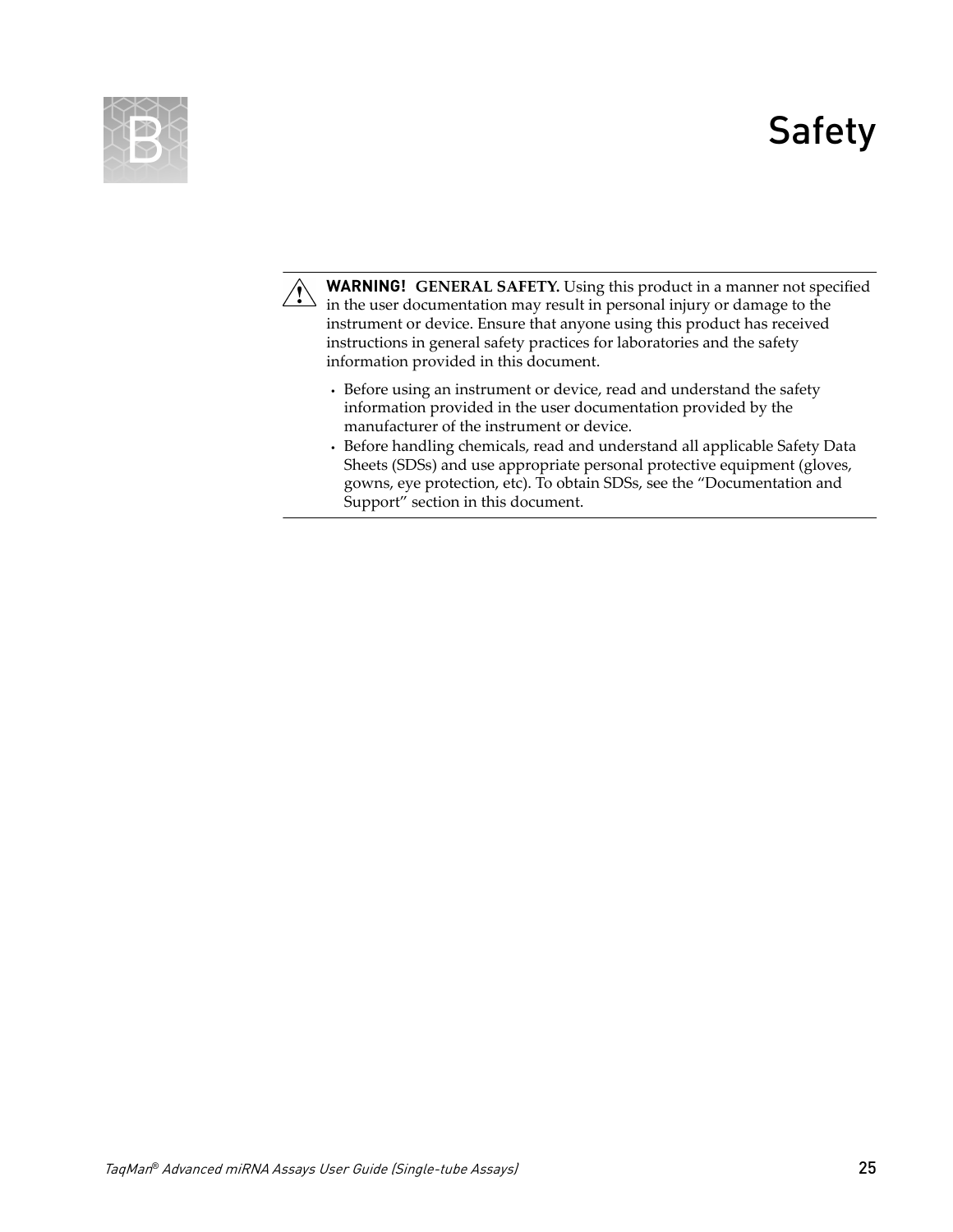## <span id="page-25-0"></span>**Chemical safety**



**WARNING! GENERAL CHEMICAL HANDLING.** To minimize hazards, ensure laboratory personnel read and practice the general safety guidelines for chemical usage, storage, and waste provided below. Consult the relevant SDS for specfic precautions and instructions:

- **·** Read and understand the Safety Data Sheets (SDSs) provided by the chemical manufacturer before you store, handle, or work with any chemicals or hazardous materials. To obtain SDSs, see the "Documentation and Support" section in this document.
- **·** Minimize contact with chemicals. Wear appropriate personal protective equipment when handling chemicals (for example, safety glasses, gloves, or protective clothing).
- **·** Minimize the inhalation of chemicals. Do not leave chemical containers open. Use only with adequate ventilation (for example, fume hood).
- **·** Check regularly for chemical leaks or spills. If a leak or spill occurs, follow the manufacturer's cleanup procedures as recommended in the SDS.
- **·** Handle chemical wastes in a fume hood.
- **·** Ensure use of primary and secondary waste containers. (A primary waste container holds the immediate waste. A secondary container contains spills or leaks from the primary container. Both containers must be compatible with the waste material and meet federal, state, and local requirements for container storage.)
- **·** After emptying a waste container, seal it with the cap provided.
- **·** Characterize (by analysis if necessary) the waste generated by the particular applications, reagents, and substrates used in your laboratory.
- **·** Ensure that the waste is stored, transferred, transported, and disposed of according to all local, state/provincial, and/or national regulations.
- **· IMPORTANT!** Radioactive or biohazardous materials may require special handling, and disposal limitations may apply.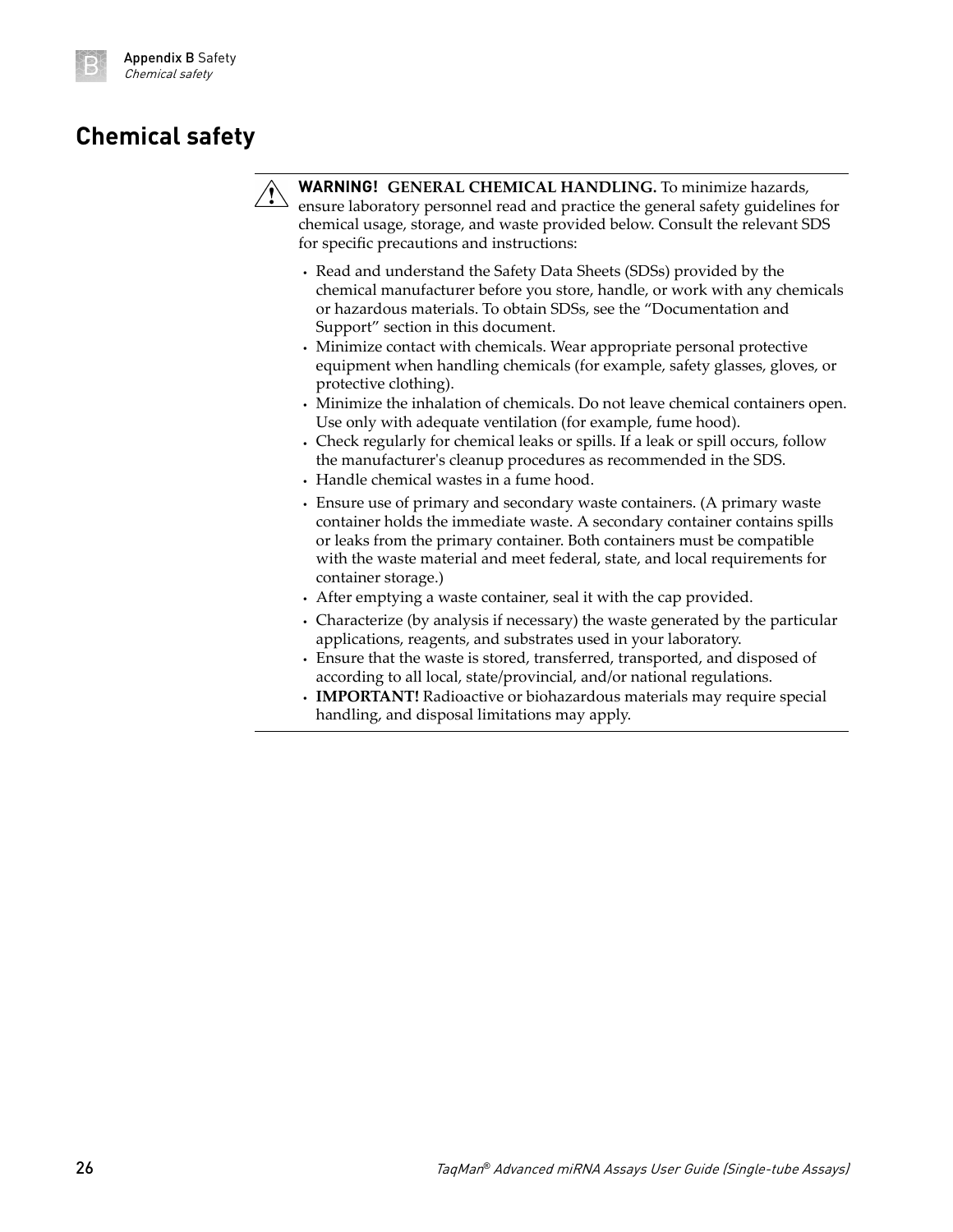## <span id="page-26-0"></span>**Biological hazard safety**



**WARNING! BIOHAZARD.** Biological samples such as tissues, body fluids, infectious agents, and blood of humans and other animals have the potential to transmit infectious diseases. Conduct all work in properly equipped facilities with the appropriate safety equipment (for example, physical containment devices). Safety equipment can also include items for personal protection, such as gloves, coats, gowns, shoe covers, boots, respirators, face shields, safety glasses, or goggles. Individuals should be trained according to applicable regulatory and company/ institution requirements before working with potentially biohazardous materials. Follow all applicable local, state/provincial, and/or national regulations. The following references provide general guidelines when handling biological samples in laboratory environment.

- **·** U.S. Department of Health and Human Services, *Biosafety in Microbiological and Biomedical Laboratories (BMBL)*, 5th Edition, HHS Publication No. (CDC) 21-1112, Revised December 2009; found at:
- **[www.cdc.gov/biosafety/publications/bmbl5/BMBL.pdf](http://www.cdc.gov/biosafety/publications/bmbl5/BMBL.pdf) ·** World Health Organization, *Laboratory Biosafety Manual*, 3rd Edition, WHO/CDS/CSR/LYO/2004.11; found at:

**[www.who.int/csr/resources/publications/biosafety/Biosafety7.pdf](http://www.who.int/csr/resources/publications/biosafety/Biosafety7.pdf)**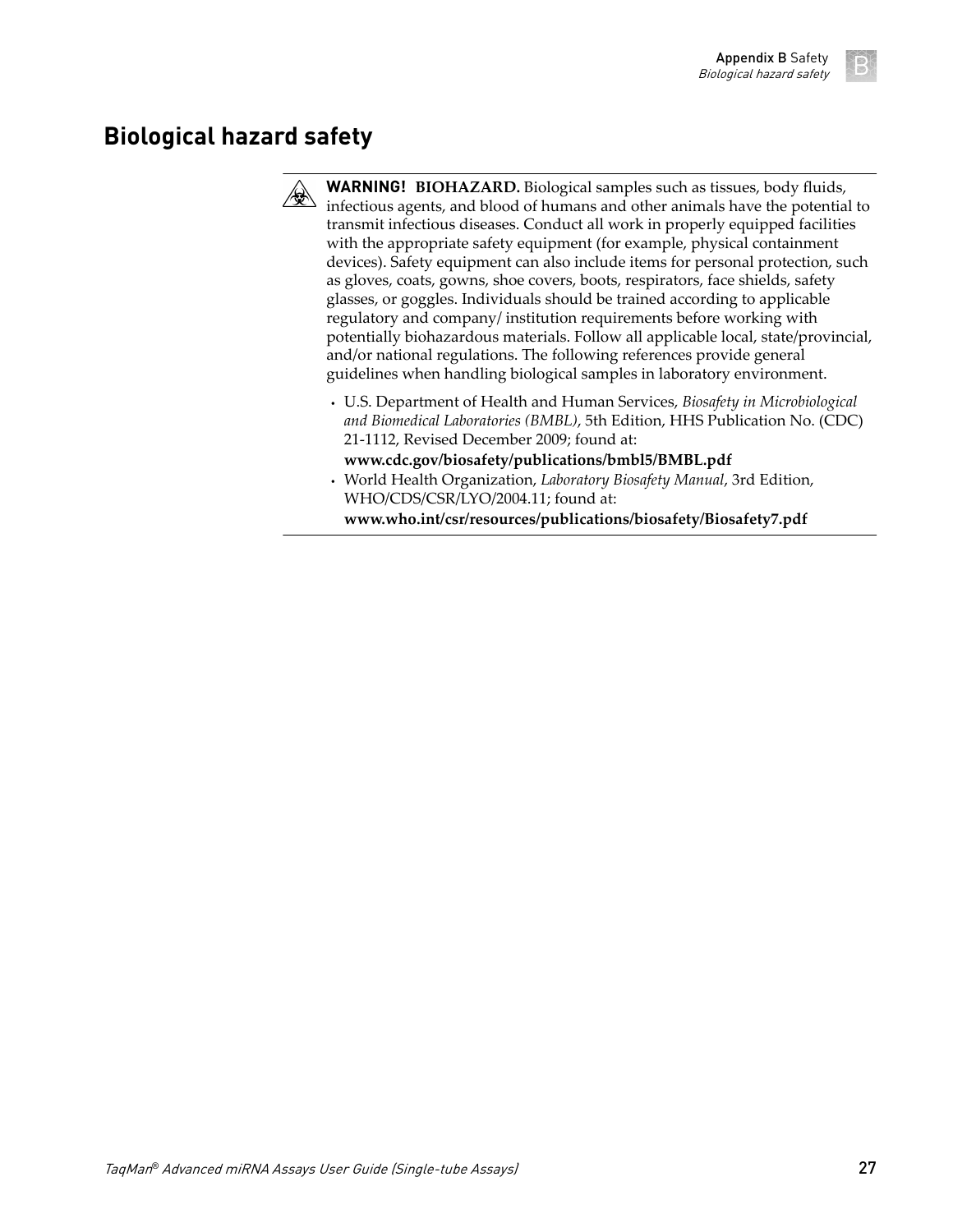# Documentation and support

## <span id="page-27-0"></span>**Related documentation**

| Document                                                                                                                                                        | Pub. No.   |
|-----------------------------------------------------------------------------------------------------------------------------------------------------------------|------------|
| TaqMan® Advanced miRNA Assays Quick Reference (Single-tube Assays)                                                                                              | 100027898  |
| QuantStudio <sup>"</sup> 3 or 5 Real-Time PCR System                                                                                                            |            |
| QuantStudio™ 3 and 5 Real-Time PCR Systems Installation, Use, and Maintenance Guide                                                                             | MAN0010407 |
| QuantStudio™ Design and Analysis desktop Software User Guide                                                                                                    | MAN0010408 |
| QuantStudio <sup>™</sup> 6 / QuantStudio <sup>™</sup> 7 Flex Real-Time PCR System                                                                               |            |
| QuantStudio dand 7 Flex Real-Time PCR Systems Maintenance and Administration Guide                                                                              | 4489821    |
| QuantStudio dand 7 Flex Real-Time PCR System Software Getting Started Guide                                                                                     | 4489822    |
| QuantStudio <sup>™</sup> 12K Flex Real-Time PCR System                                                                                                          |            |
| QuantStudio™ 12K Flex Real-Time PCR System Maintenance and Administration Guide                                                                                 | 4470689    |
| QuantStudio™ 12K Flex Real-Time PCR System: Multi-Well Plates and Array Card<br><b>Experiments User Guide</b>                                                   | 4470050    |
| StepOne <sup>™</sup> or StepOnePlus <sup>™</sup> Real-Time PCR System                                                                                           |            |
| StepOne™ and StepOnePlus™ Real-Time PCR Systems Installation, Networking and<br>Maintenance User Guide                                                          | 4376782    |
| Applied Biosystems™ Step0ne™ and Step0nePlus™ Real-Time PCR Systems Relative<br>Standard Curve and Comparative C <sub>t</sub> Experiments Getting Started Guide | 4376785    |
| ViiA <sup>™</sup> 7 Real-Time PCR System                                                                                                                        |            |
| Applied Biosystems™ ViiA™ 7 Real-Time PCR System User Guide: Calibration, Maintenance,<br>Networking, and Security                                              | 4442661    |
| Applied Biosystems™ ViiA™ 7 Real-Time PCR System Getting Started Guide                                                                                          | 4441434    |
| 7500/7500 Fast Real-Time PCR System                                                                                                                             |            |
| Applied Biosystems™ 7300/7500/7500 Fast Real-Time PCR System Installation and<br>Maintenance Guide                                                              | 4347828    |
| Applied Biosystems™ 7500/7500 Fast Real-Time PCR System Getting Started Guide: Relative<br>Standard Curve and Comparative C <sub>t</sub> Experiments            | 4387783    |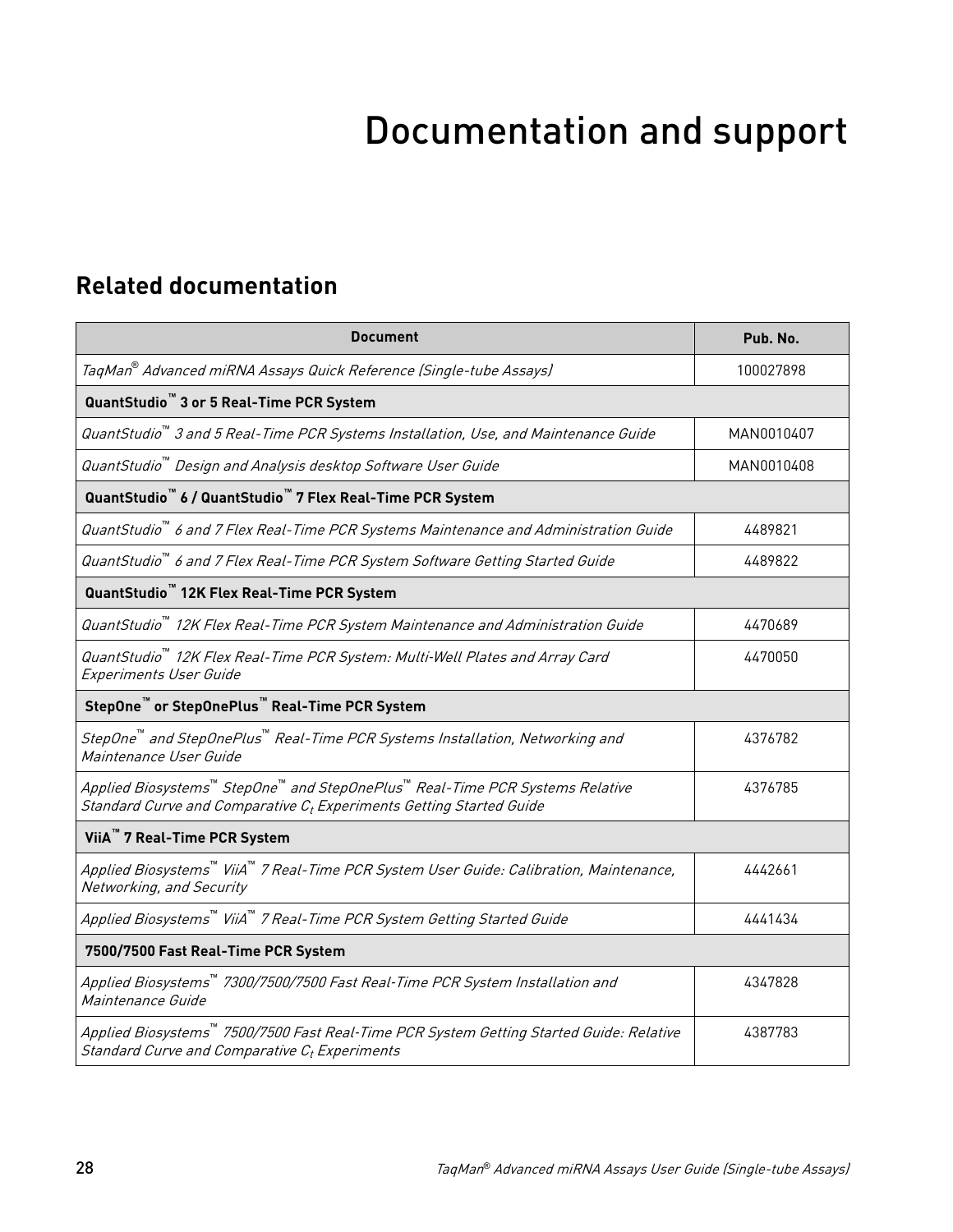## <span id="page-28-0"></span>**Customer and technical support**

Visit **thermofisher.com/support** for the latest in services and support, including:

- Worldwide contact telephone numbers
- Product support, including:
	- Product FAQs
	- Software, patches, and updates
	- Training for many applications and instruments
- Order and web support
- Product documentation, including:
	- User guides, manuals, and protocols
	- Certificates of Analysis
	- Safety Data Sheets (SDSs; also known as MSDSs)

Note: For SDSs for reagents and chemicals from other manufacturers, contact the manufacturer.

### **Limited product warranty**

Life Technologies Corporation and/or its affilate(s) warrant their products as set forth in the Life Technologies' General Terms and Conditions of Sale found on Life Technologies' website at www.thermofisher.com/us/en/home/global/ **[terms-and-conditions.html](http://www.thermofisher.com/us/en/home/global/terms-and-conditions.html)**. If you have any questions, please contact Life Technologies at www.thermofisher.com/support.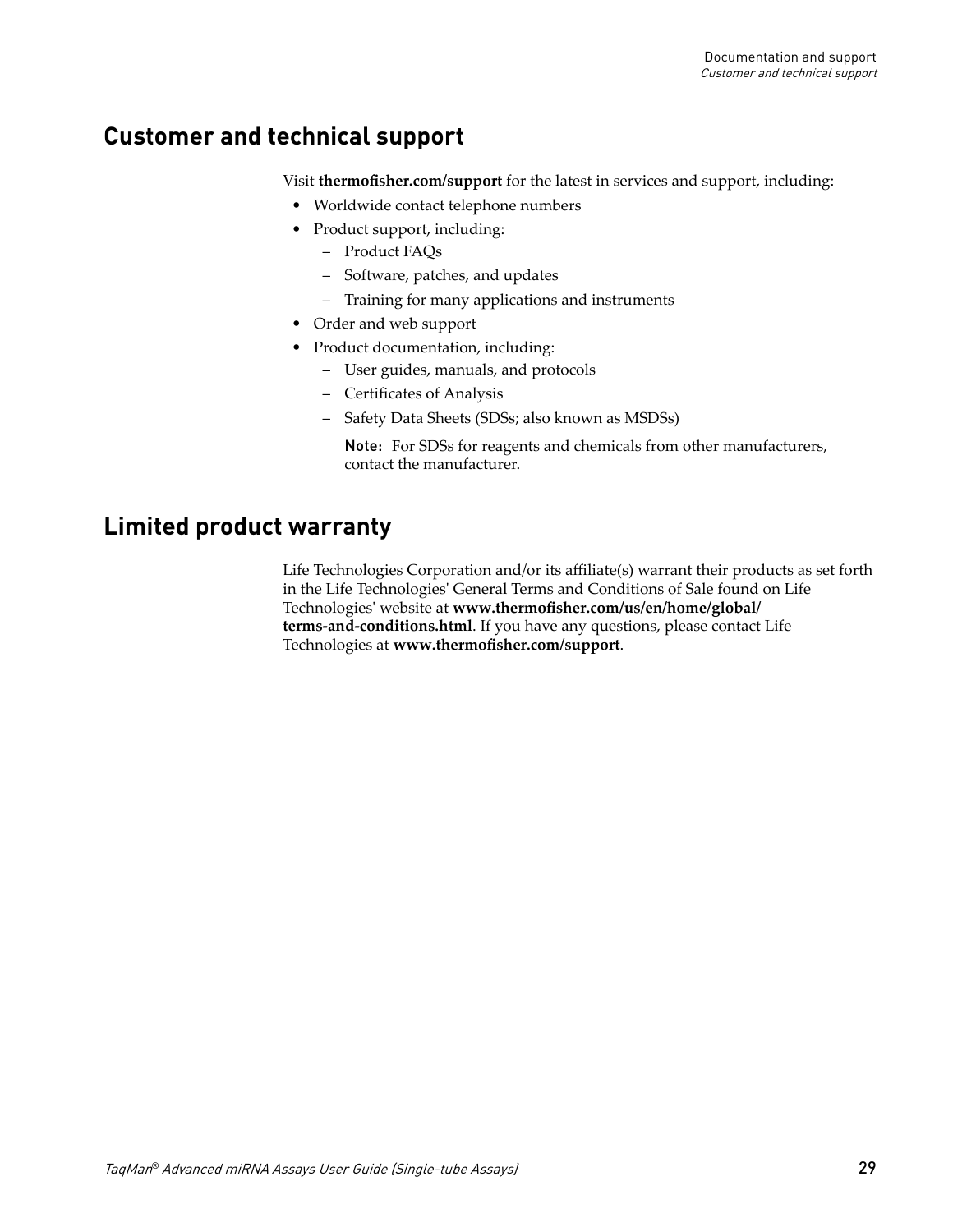## References

<span id="page-29-0"></span>Afonina I, Zivarts M, Kutyavin I, et al. (1997) fficent priming of PCR with short oligonucleotides conjugated to a minor groover binder. *Nucleic Acid Res* 25(13):2657– 2660.

Delort AM, Duplaa AM, Molko D, et al. (1985) Excision of uracil residues in DNA: mechanism of action of *Escherichia coli* and *Micrococcus luteus* uracil-DNA glycosylases. *Nucleic Acid Res* 13(2):319–335.

Förster VT (1948) Zwischenmolekulare Energiewanderung und Fluoreszenz. *Ann Phys (Leipzig)* 2(1–2):55–75.

Higuchi RG and Ochman H (1989) Production of single-stranded DNA templates by exonuclease digestion following the polymerase chain reaction. *Nucleic Acid Res* 17(14):5865.

Kutyavin IV, Lukhtanov EA, Gamper HB, et al. (1997) Oligonucleotides with conjugated dihydroyrroloindole tripeptides: base composition and backbone effects on hybridization. *Nucleic Acid Res* 25(18):3718–3723.

Kwok S and Higuchi R (1989) Avoiding false positives with PCR. *Nature* 339(6221): 237–238.

Kwok S, Kellogg DE, McKinney N, et al. (1990) Effects of primer-template mismatches on the polymerase chain reaction: human immunodeficiency virus type 1 model studies. *Nucleic Acid Res* 18(4):999–1005.

Lakowicz JR, editor (1983) *Principles of Fluorescence Spectroscopy.* New York (NY): Springer. p 496.

Longo MC, Berninger MS, Hartley JL (1990) Use of uracil DNA glycosylase to control carry-over contamination in polymerase chain reactions. *Gene* 93(1):125-128.

Mullis KB and Faloona FA (1987) Specific synthesis of DNA in vitro via a polymerasecatalyzed chain reaction. *Methods Enzymol* 155:335–350.

Saiki RK, Gelfand DH, Stoffel S, et al. (1988) Primer-directed enzymatic amplification of DNA with a thermostable DNA polymerase. *Science* 239(4839):487–491.

Saiki RK, Scharf S, Faloona F, et al. (1985) Enzymatic amplification of beta-globin genomic sequences and restriction site analysis for diagnosis of sickle cell anemia. *Science* 230(4732):1350–1354.

Sninsky and Gelfand, personal communication